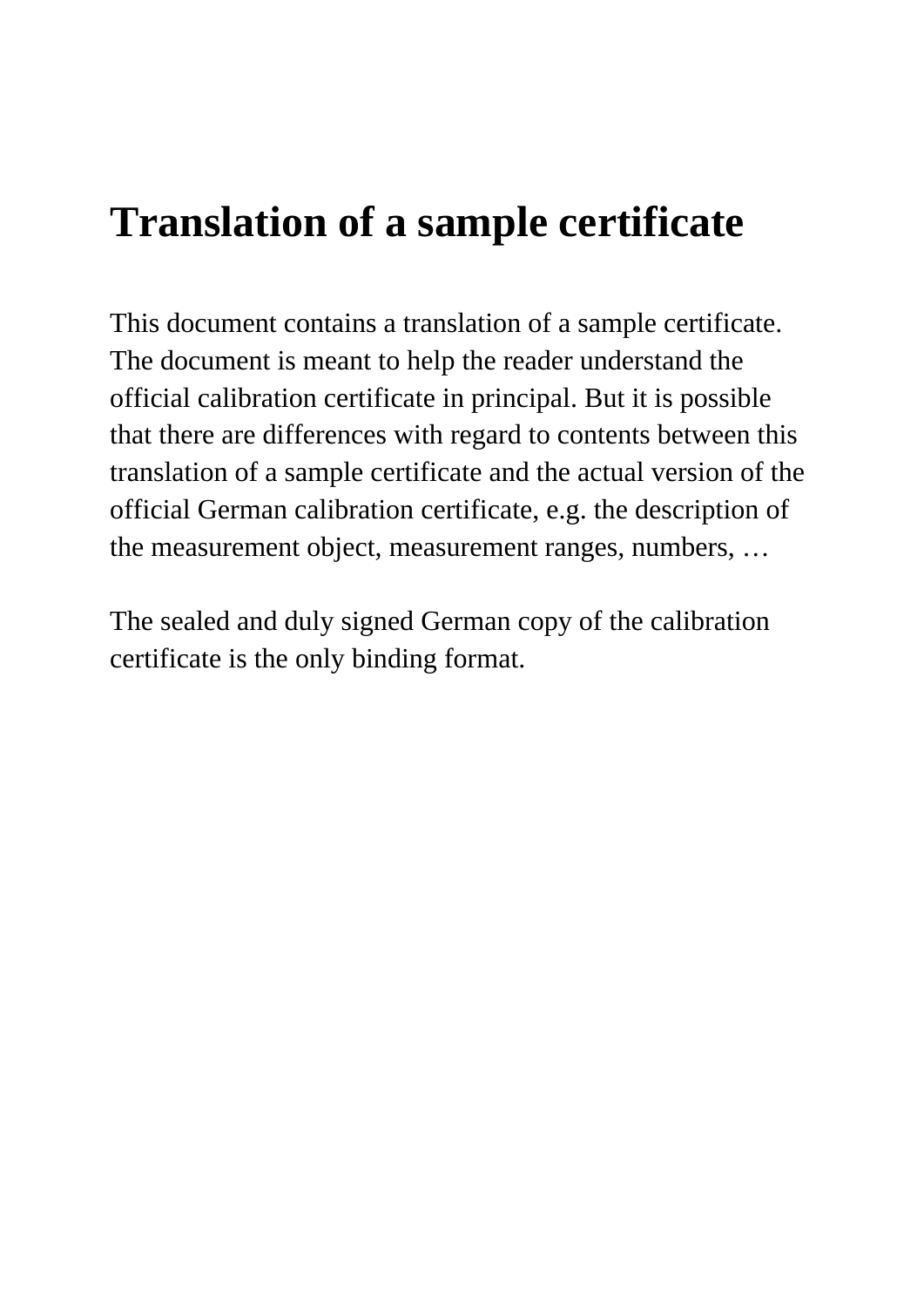**Braunschweig und Berlin** 



#### Kalibrierschein

Mathematical Control Control Control Control Control Control Control Control Control Control Control Control Control Control Control Control Control Control Control Control Control Control Control Control Control Control C Calibration Certificate {Name of the device, short characterization}

Gegenstand: Object:

Hersteller: Manufacturer: {Name of the manufacturer, client}

Typ: Type:

{Type of the device}

Kennnummer: Serial number:

Auftraggeber: Applicant:

{Name of the client, street, head officez}

{Number of the investigated device, standard, preparations}

Anzahl der Seiten: Number of pages:

Geschäftszeichen: Reference No.:

Kalibrierzeichen: Calibration mark:

Im Auftrag: By order:

Datum der Kalibrierung: Date of calibration:

19

YY-XXXXXXX<sup>Y</sup>

{YYY-ZZZZZZZZ}

{Date or start until end of calibration}

Braunschweig, Braunschweig, Bearbeiter:

Examiner:

Seal Seal

391 00A k

í

Kalibrierscheine ohne Unterschrift und Siegel haben keine Gültigkeit. Dieser Kalibrierschein darf nur unverändert weiterverbreitet werden. Auszüge bedürfen der Genehmigung der Physikalisch-Technischen Bundesanstalt. Calibration certificates without signature and seal are not valid. This calibration certificate may not be reproduced other than in full. Extracts may be taken only with permission of the Physikalisch-Technische Bundesanstalt.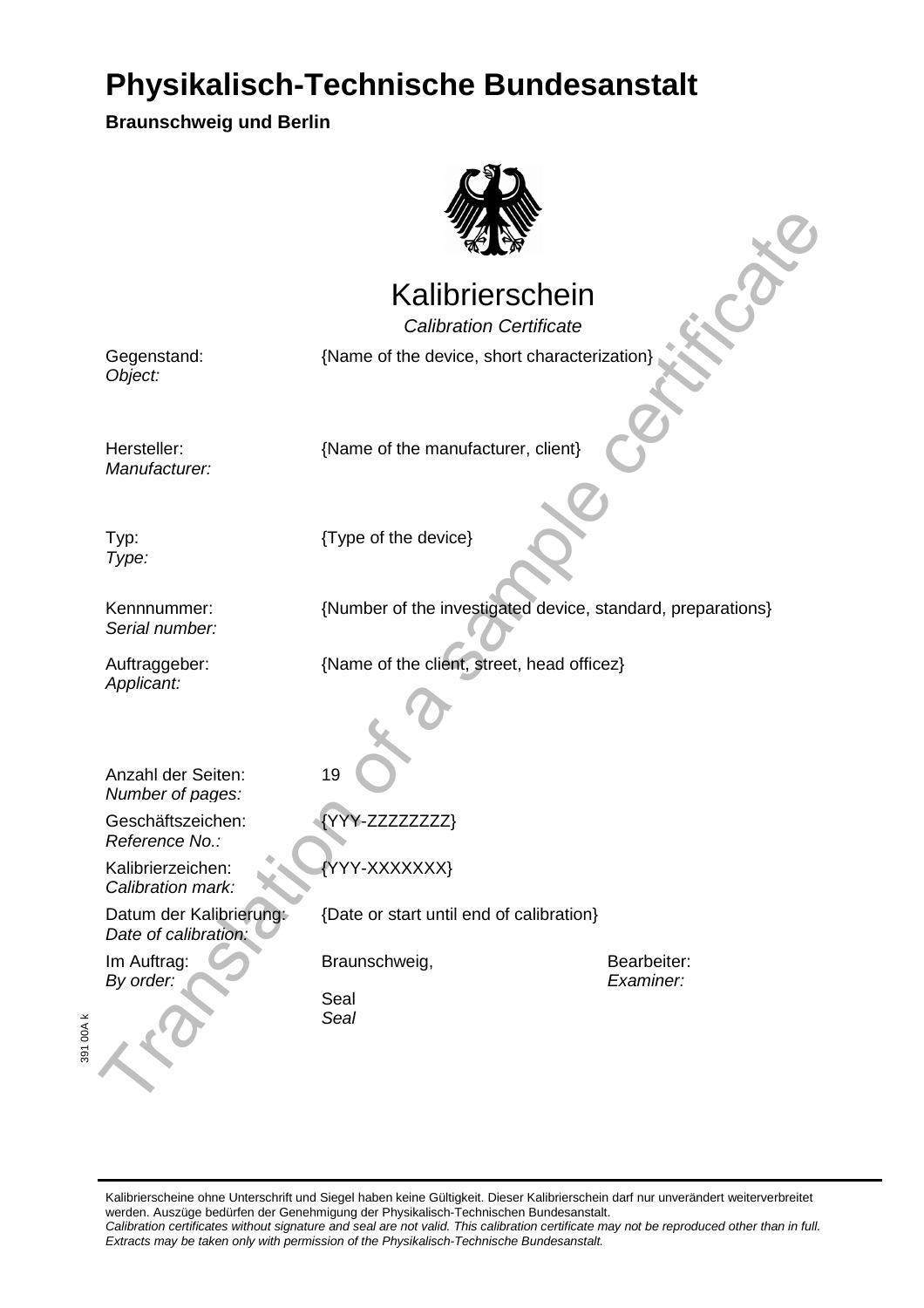Seite 2 zum Kalibrierschein vom , Kalibrierzeichen: **{YYY-XXXXXXX}**  Page 2 of calibration certificate of , calibration mark: **{YYY-XXXXXX}** 

#### **1. Type of the calibration**

#### **The following is determined:**

- **a) the value of the absolute differential spectral irradiance responsivity at a specific wavelength and a short-circuit current,**
- **b) the function of the relative differential spectral irradiance responsivities at different short-circuit currents,**
- **c) the function of the differential irradiance responsivity in accordance with AM1.5 as a function of the short-circuit current,**
- **d) the value of the short-circuit current under standard test conditions,**
- **e) the function of the absolute spectral irradiance responsivity under standard test conditions,**
- **f) the function of the temperature coefficient of the spectral responsivity and**
- **g) the value of the temperature coefficient of the short-circuit under standard test conditions**

#### **for a reference solar cell.**

#### **2. Measurement object**

1. Type of the calibration<br>
a) the value of the absolute differential spectral irradiance responsive<br>
specific wavelength and a short-circuit current,<br>
b) the function of the relative differential spectral irradiance resp The object of the calibration is a reference solar cell in WPVS design, composed of the actual solar cell with a plane light entry surface of approx. 20 x 20 mm² and a Pt100 temperature sensor, installed in a metal housing. The calibration mark must be applied to its side. The electrical connections of the solar cell and of the temperature sensor are introduced at four points on socket connectors.

#### **3. Measurement procedure**

A constant irradiance responsivity  $s = I_{sc}(E)/E$  is determined from short-circuit current  $I_{sc}(E)$  and associated irradiance *E* . However, for a reference solar cell with non-linear behaviour, the differential irradiance responsivity  $\tilde{s}(E_{\text{b}})$  in the presence of a bias irradiance  $E_{\text{b}}$  must be taken into account.

$$
\widetilde{s}(E_{\rm b}) = \frac{\partial I_{\rm sc}(E)}{\partial E}\Big|_E
$$

b

Spectrally resolved (wavelength  $\lambda$ ), the differential spectral irradiance responsivity  $\tilde{s}(\lambda,E_{_b})$  provides the basis for the calculation of the quantities to be calibrated, taking prescribed standard test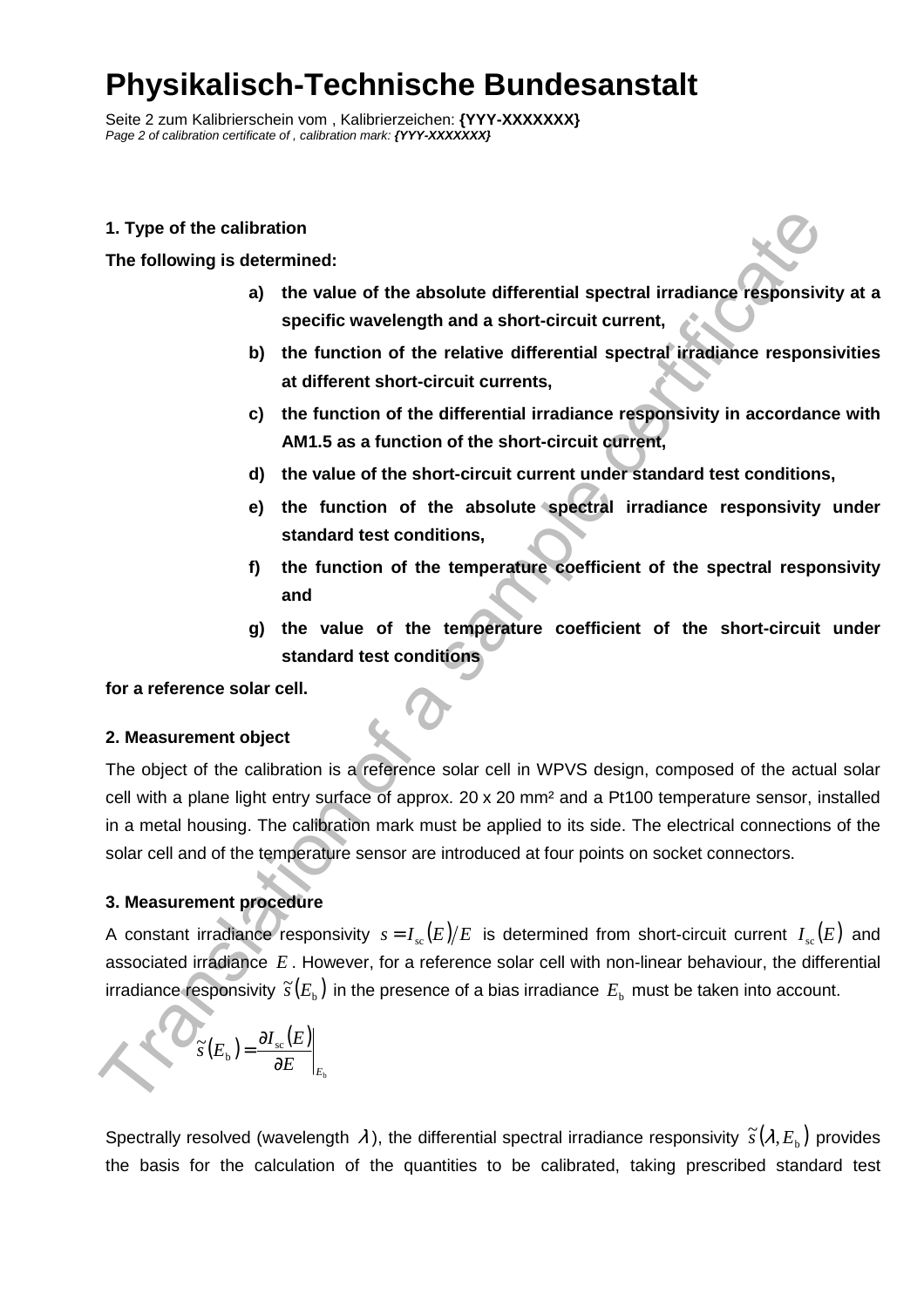Seite 3 zum Kalibrierschein vom , Kalibrierzeichen: **{YYY-XXXXXXX}**  Page 3 of calibration certificate of , calibration mark: **{YYY-XXXXXXX}** 

conditions (index STC) into account. It is determined by spectroradiometry in accordance with the DSR method (Differential Spectral Responsivity Method).

The DSR method is a two-beam procedure and makes simultaneous use of:

- (i) a stationary **bias irradiation** with irradiances  $E<sub>b</sub>$  which are not, however, explicitly measured. Its variation over more than 2 powers of ten causes short-circuit direct currents  $I_{\text{sc}}(E_{\text{b}})$  which are measured, as well as
- (ii) a quasi-monochromatic **measurement radiation modulated with time.** Its irradiance is determined with reference radiometers (silicon photodiode or radiation thermopile as receiver, depending on the spectral range) whose functional values of the spectral radiant power responsivities as well as their diaphragm size have been traced back to national standards.
- The DSR method is a two-beam procedure and makes simultaneous use of:<br>
(i) a stationary bias irradiation with irradiances  $E_n$  which are not, however, explicitly measured, as well as<br>
(ii) a quasi-monotomontic measurement a) The **value of the absolute differential spectral irradiance responsivity**  $\widetilde{s}(\lambda_{_0},I_{_{\mathrm{sc}}}(E_{_0}))$  **is** measured at the lowest bias irradiance  $E_{0}$  which generates the short-circuit current  $I_{\rm sc}(E_{0})$ . As measurement radiation at the wavelength  $\lambda_o$ , a quasi-monochromatic homogeneous radiation field is used, and the reference radiometer (without bias radiation) and the reference solar cell (together with bias radiation) are irradiated alternately.
- b) The values of the two-dimensional **function of the relative differential spectral irradiance**   $\mathsf{responsivity} \ \widetilde{s}_{\scriptscriptstyle{\text{rel}}}(\lambda, I_{\scriptscriptstyle{\text{sc}}}(E_{\scriptscriptstyle{\text{b}}}))$  are determined by
	- variation of both the bias irradiance and the wavelength of the measurement radiation which is separated with the aid of a grating double monochromator, the wavelength range being covered by two radiation sources, i.e. a halogen lamp for  $\lambda \ge 600$  nm and an Xe arc lamp for  $\lambda \le 720$  nm as well as
	- standardization to 1 at the working point  $(\lambda_0, I_{sc}(E_0))$  from 3a); thus, the following is valid:  $\tilde{S}_{rel}(\lambda_0, I_{sc}(E_0)) = 1$ .

The function of the **(absolute) differential spectral irradiance responsivity** 

$$
\widetilde{s}(\lambda, I_{\rm sc}(E_{\rm b})) = \widetilde{s}(\lambda_{\rm 0}, I_{\rm sc}(E_{\rm 0})) \cdot \widetilde{s}_{\rm rel}(\lambda, I_{\rm sc}(E_{\rm b}))
$$

is defined as the product of the absolute value according to 3a) and the relative function defined before. Interim values of the function are linearly interpolated.

The function of the differential irradiance responsivity  $\tilde{s}_{\text{AMX}}(I_{\text{sc}}(E_{\text{b}}))$  assessed in **accordance with AMx** as a function of the short-circuit current is obtained after assessment of the differential spectral irradiance responsivity with a spectral irradiance  $E_{\lambda, \text{AMx}}(\lambda)$  and integration over the whole wavelength range.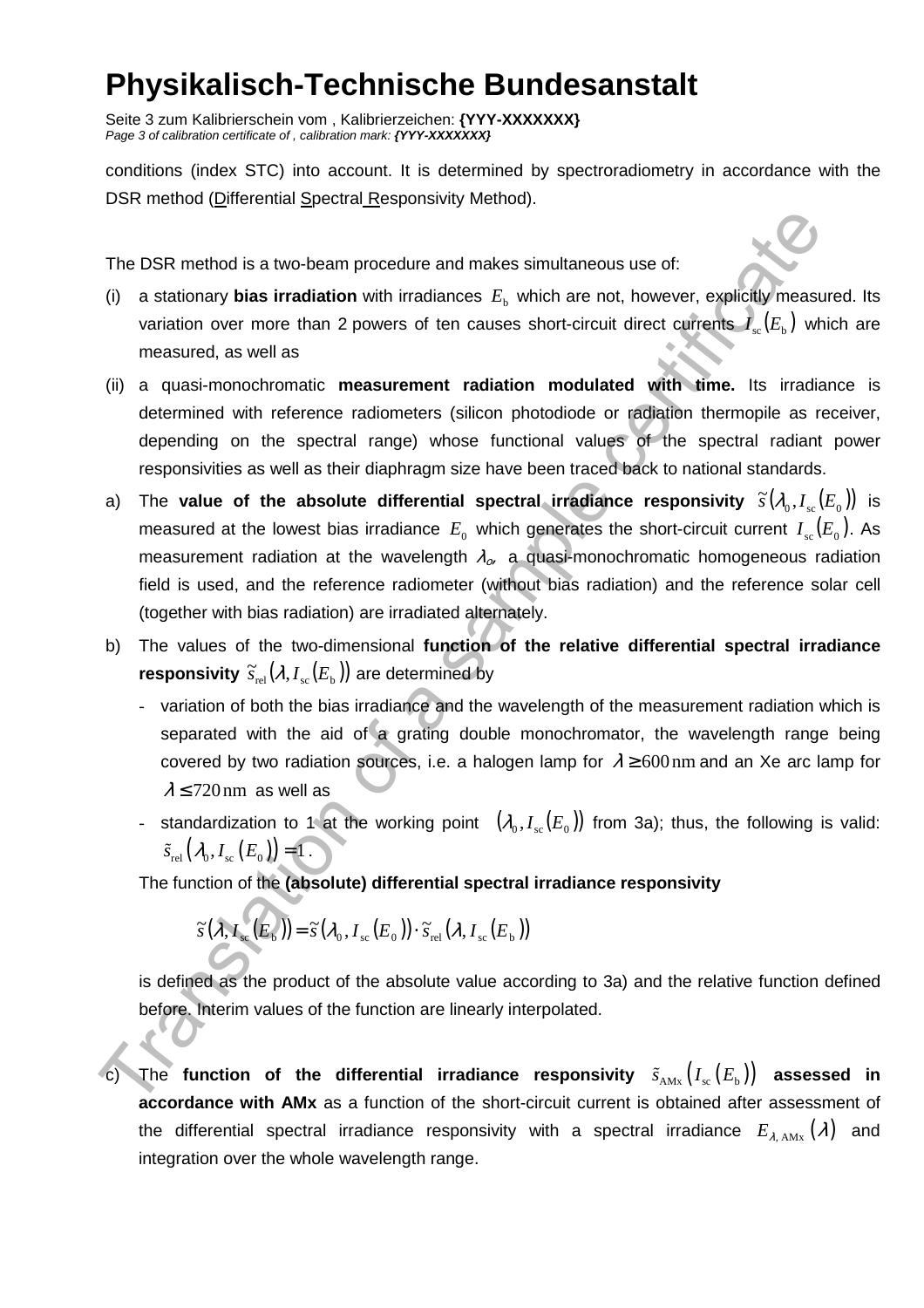Seite 4 zum Kalibrierschein vom , Kalibrierzeichen: **{YYY-XXXXXXX}**  Page 4 of calibration certificate of , calibration mark: **{YYY-XXXXXXX}** 

$$
\tilde{s}_{\text{AMx}}\left(I_{\text{sc}}\left(E_{\text{b}}\right)\right) = \tilde{s}\left(\lambda_{0}, I_{\text{sc}}\left(E_{0}\right)\right) \cdot \frac{\int\limits_{0}^{\infty} \tilde{s}_{\text{rel}}\left(\lambda, I_{\text{sc}}\left(E_{\text{b}}\right)\right) \cdot E_{\lambda, \text{AMx}}\left(\lambda\right) \, \mathrm{d}\lambda}{\int\limits_{0}^{\infty} E_{\lambda, \text{AMx}}\left(\lambda\right) \, \mathrm{d}\lambda}.
$$

<sup>3</sup>AM<sub>1</sub> ( $F_x$ ( $F_y$ <sub>1</sub>)<sup>3</sup> ( $F_y$ <sub>6</sub>, $F_z$ <sub>AM</sub><sub>2</sub> ( $F_z$ ))<sup>3</sup><br>
The values for the standard test condition are indicated in the measurement conditions of<br>
The associated **value of the short-circuit current under standard-tes** d) The values for the standard test condition are indicated in the measurement conditions (see 4.i)). The associated **value of the short-circuit current under standard test conditions**   $I_{\text{STC}} = I_{\text{sc}}(E_{\text{STC}})$  is obtained in accordance with the following formula by approximation of the upper integration limit  $I_{STC}$  so that the value of the integral furnishes the irradiance  $E_{STC}$ .

$$
E_{\rm STC} = \int_0^{I_{\rm STC}} \frac{dI_{\rm sc}}{\tilde{s}_{\rm AM1.5}(I_{\rm sc})} \quad \text{with AMx} = \text{AM1.5}
$$

Notes:

i) The irradiance responsivity of the solar cell under standard test conditions  $s<sub>STC</sub>$  is now obtained by definition from the quotient from current and irradiance:

$$
s_{\rm STC} = I_{\rm STC} / E_{\rm STC}
$$

ii) An integration of the reciprocal of the function of the differential irradiance responsivity assessed in accordance with AMx  $1/\tilde{S}_{AMx}$  ( $I_{sc}$ ) via the short-circuit current  $I_{sc}$  up to the measured value of the short-circuit current  $I_{\rm sc}(E_{\rm b})$  as solid upper integration limit furnishes the value assessed in accordance with AMx of the associated bias irradiance

$$
E_{\text{b, AMx}} = \int_{0}^{I_{\text{sc}}(E_{\text{b}})} \frac{\mathrm{d}I_{\text{sc}}}{\tilde{s}_{\text{AMx}}(I_{\text{sc}})}.
$$

e) Accordingly, the **function of the absolute spectral irradiance responsivity is determined under standard test conditions**  $s_{STC}(\lambda)$  for each wavelength by integrating the reciprocal of the function of the differential spectral irradiance responsivity  $\tilde s\big(\lambda,I_{\rm sc}(E_{\rm b})\big)$  up to the short-circuit current calculated before under standard test conditions and subsequent formation of the quotient:

$$
S_{\text{STC}}(\lambda) = \frac{I_{\text{STC}}}{\int_{0}^{I_{\text{STC}}}\frac{dI_{\text{sc}}}{\tilde{s}(\lambda, I_{\text{sc}})}}.
$$

For control purposes, the spectral irradiance responsivity can now be multiplied by the spectral irradiance  $E_{\lambda, \text{AMI},5}(\lambda)$  and integrated over the whole wavelength range. The result is the shortcircuit current under standard test conditions  $I_{\text{STC}}$ .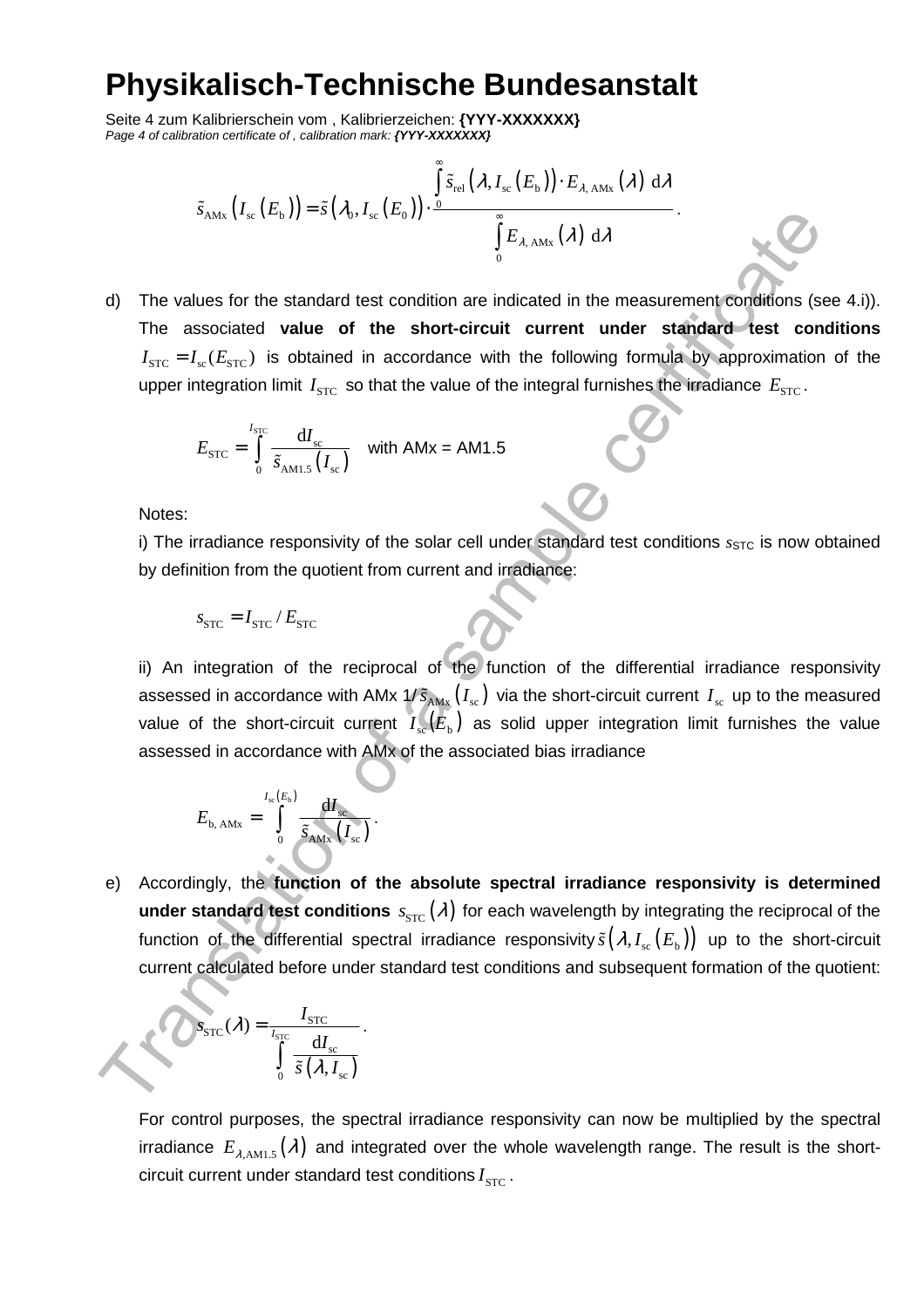Seite 5 zum Kalibrierschein vom , Kalibrierzeichen: **{YYY-XXXXXXX}**  Page 5 of calibration certificate of, calibration mark: **{YYY-XXXXXX}** 

- f) The **function of the temperature coefficient of the spectral responsivity**  $T_c(\lambda)$  **is determined** from the spectral responsivity at solar cell temperatures of  $20\text{°C}$ ,  $25\text{°C}$  and  $30\text{°C}$ .
- g) The **value of the temperature coefficient of the short-circuit current under standard test conditions** is calculated from the function of the temperature coefficient of the spectral responsivity obtained under f), the function of the absolute spectral responsivity under standard test conditions obtained under e) and the reference spectrum.

#### **4. Measurement conditions**

∆λ

- i) Standard test conditions according to CEI IEC 60904-3:2008:
	- the spectral irradiance  $E_{\lambda, \text{AMx}}(\lambda)$  for assessment is given by the AM1.5 reference solar spectrum  $E_{\lambda_{\text{AM1.5}}}(\lambda)$
	- the associated irradiance amounts to  $E_{\textrm{src}}$  = 1000  $\,$  W  $\cdot$  m<sup>-2</sup>
	- the temperature of the reference solar cell amounts to  $25<sup>c</sup>$
- ii) The temperature of the solar cell is measured with the incorporated Pt100 measuring resistor and constantly controlled to values in the interval  $(25 \pm 0.2)$  °C, whereby the nominal value of the Pt100 resistor of 100 Ohm at  $0 \, \mathbb{C}$  is used as a basi s. During the assessment, the photo currents are corrected with the aid of the temperature coefficient to the value expected at 25°C. The ambient temperature lies between 24°C and 26°C.
- iii) During the measurement, the bias radiation is constant with time, illuminates the reference solar cell homogeneously and has a spectral distribution similar to that of the sun.
- from the spectral responsivity at solar coll imperatures of 200, 28°C and 30°C.<br>
(a) The value of the temperature coefficient of the short-circuit current under standard conditions is calculated from the timetion of the a iv) The measurement radiation illuminates the reference solar cell and is modulated by a chopper with 78.9 Hz. It is formed as a slightly divergent beam with an aperture angle between the marginal rays of maximally 5° and has a quasi-monoc hromatical spectral distribution which is adjusted in the spectral range 280 nm  $\leq \lambda \leq 1200$  nm in steps of 5 nm, with a spectral bandwidth (half-value full width) of

5 nm for 280 nm  $\leq \lambda \leq 680$  nm 10 nm for 680 nm  $\leq \lambda \leq 1200$  nm λ λ  $\begin{cases} 5 \text{ mm} \text{ for } 280 \text{ nm } \leq \lambda \leq \end{cases}$  $=$   $\leq$  $\begin{cases} 10 \text{ mm} \text{ for } 680 \text{ nm } \leq \lambda \leq \end{cases}$ 

v) Measurement geometry: The front face of the actual solar cell is the reference plane for the irradiance and the beam-alignment axis of the measuring radiation is aligned vertically and centrically to it.

.

vi) The short-circuit current is measured with a current-voltage converter which is connected with the four connections on the solar cell housing via two current and potential connections each (fourwire method) and keeps the terminal voltage smaller than  $100 \,\mathrm{\upmu V}$ .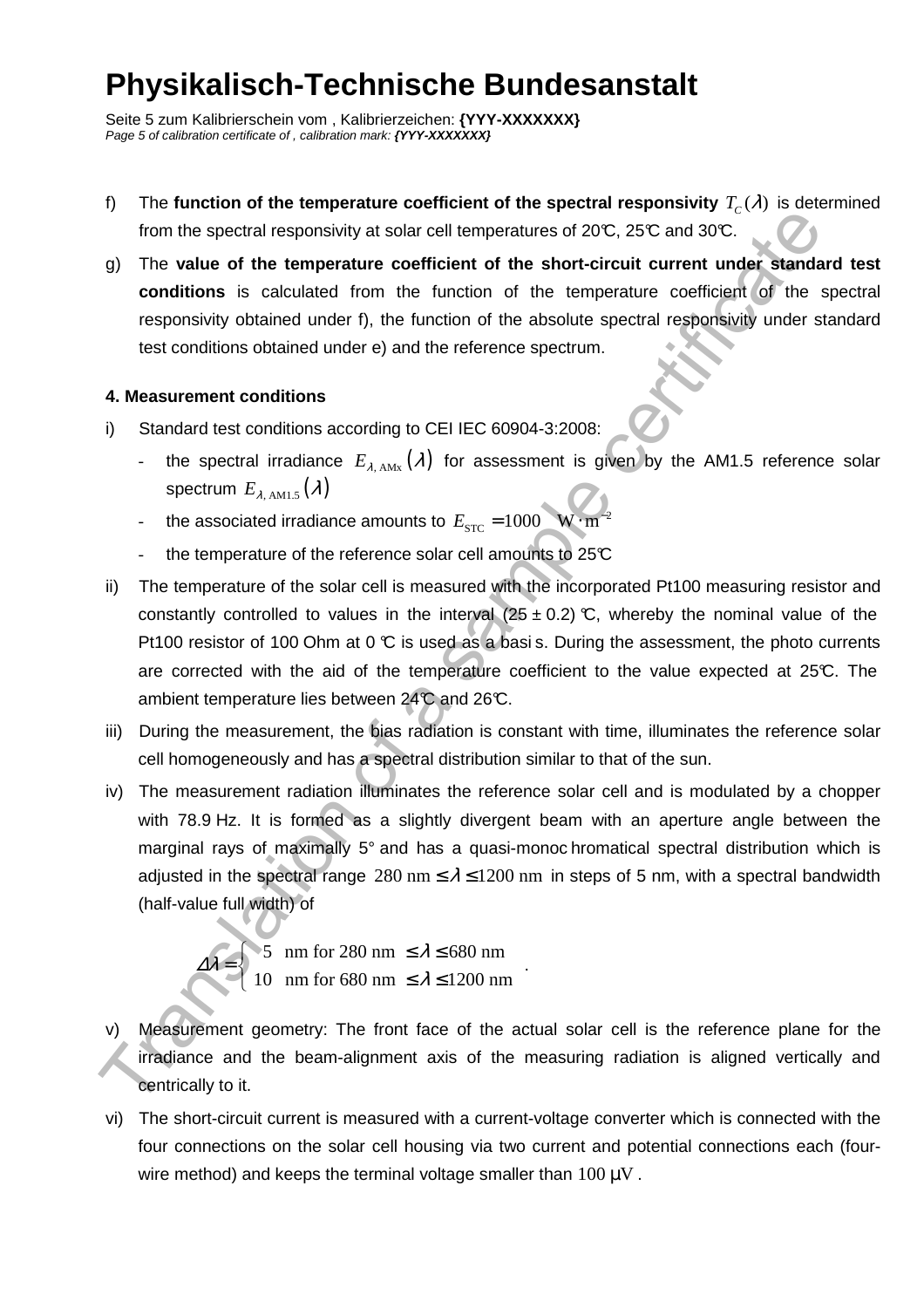Seite 6 zum Kalibrierschein vom , Kalibrierzeichen: **{YYY-XXXXXXX}**  Page 6 of calibration certificate of , calibration mark: **{YYY-XXXXXX}** 

#### **5. Measurement results:**

$$
\widetilde{s}(\lambda_0, I_{sc}(E_0)) = X \text{ mA} \cdot \text{W}^{-1} \cdot \text{m}^2 \text{ with } \lambda_0 = 546.1 \text{ nm}
$$

$$
I_{\rm sc}(E_0) = X \text{ mA}
$$

$$
U(\widetilde{s}(\lambda_0, I_{\rm sc}(E_0))) = X \, \text{mA} \cdot \text{W}^{-1} \cdot \text{m}^2
$$

|                | 5. Measurement resuits:                                                                        |                                                 |  |                                          |                                                                                                                                                                              |                                |                                |  |
|----------------|------------------------------------------------------------------------------------------------|-------------------------------------------------|--|------------------------------------------|------------------------------------------------------------------------------------------------------------------------------------------------------------------------------|--------------------------------|--------------------------------|--|
| a)             |                                                                                                |                                                 |  |                                          | The value of the absolute differential spectral irradiance responsivity according to section 3a)                                                                             |                                |                                |  |
|                | amounts to:                                                                                    |                                                 |  |                                          |                                                                                                                                                                              |                                |                                |  |
|                |                                                                                                |                                                 |  |                                          | $\widetilde{s}(\lambda_0, I_{\rm sc}(E_0)) = X \text{ mA} \cdot \text{W}^{-1} \cdot \text{m}^2$ with $\lambda_0 = 546.1 \text{ nm}$                                          |                                |                                |  |
|                |                                                                                                |                                                 |  |                                          |                                                                                                                                                                              | $I_{\rm sc}(E_0) = X$ mA       |                                |  |
|                |                                                                                                |                                                 |  |                                          | The associated expanded measurement uncertainty amounts to:                                                                                                                  |                                |                                |  |
|                | $U(\widetilde{s}(\lambda_0, I_{sc}(E_0))) = X \text{ mA} \cdot \text{W}^{-1} \cdot \text{m}^2$ |                                                 |  |                                          |                                                                                                                                                                              |                                |                                |  |
| b)             |                                                                                                |                                                 |  |                                          | In the following table, the function of the relative differential spectral irradiance responsivity is                                                                        |                                |                                |  |
|                |                                                                                                |                                                 |  |                                          | indicated $\tilde{s}_{rel}(\lambda, I_{sc}(E_b))$ according to 3b) and the associated expanded measurement uncertainty                                                       |                                |                                |  |
|                |                                                                                                | is stated for different short-circuit currents. |  |                                          |                                                                                                                                                                              |                                |                                |  |
| Wave           |                                                                                                |                                                 |  |                                          | Relative differential spectral irradiance responsivity                                                                                                                       |                                |                                |  |
| length         |                                                                                                |                                                 |  |                                          |                                                                                                                                                                              |                                |                                |  |
| $\lambda_{nm}$ |                                                                                                |                                                 |  |                                          | $\frac{\widetilde{S}_{\text{rel}}(\lambda, I_{\text{sc}}(E_{\text{b}}))}{\lambda}$ and $\frac{U(\widetilde{S}_{\text{rel}}(\lambda, I_{\text{sc}}(E_{\text{b}})))}{\lambda}$ |                                |                                |  |
|                |                                                                                                | $I_{\rm sc}(E_{\rm b}) = 0.$ mA                 |  | $I_{\rm sc}(E_{\rm b}) = \overline{m}$ A |                                                                                                                                                                              | $I_{\rm sc}(E_{\rm b}) =$ , mA | $I_{\rm sc}(E_{\rm b}) =$ , mA |  |
| 280            |                                                                                                |                                                 |  |                                          |                                                                                                                                                                              |                                |                                |  |
| 285            |                                                                                                |                                                 |  |                                          |                                                                                                                                                                              |                                |                                |  |
| 290<br>295     |                                                                                                |                                                 |  |                                          |                                                                                                                                                                              |                                |                                |  |
| 300            |                                                                                                |                                                 |  |                                          |                                                                                                                                                                              |                                |                                |  |
| 305            |                                                                                                |                                                 |  |                                          |                                                                                                                                                                              |                                |                                |  |
| 310            |                                                                                                |                                                 |  |                                          |                                                                                                                                                                              |                                |                                |  |
| 315            |                                                                                                |                                                 |  |                                          |                                                                                                                                                                              |                                |                                |  |
| 320            |                                                                                                |                                                 |  |                                          |                                                                                                                                                                              |                                |                                |  |
| 325            |                                                                                                |                                                 |  |                                          |                                                                                                                                                                              |                                |                                |  |
| 330            |                                                                                                |                                                 |  |                                          |                                                                                                                                                                              |                                |                                |  |
| 335            | ٠                                                                                              |                                                 |  |                                          |                                                                                                                                                                              |                                |                                |  |
| 340            |                                                                                                |                                                 |  |                                          |                                                                                                                                                                              |                                |                                |  |
| 345<br>350     | ۵                                                                                              |                                                 |  |                                          |                                                                                                                                                                              |                                |                                |  |
| 355            |                                                                                                |                                                 |  |                                          |                                                                                                                                                                              |                                |                                |  |
| 360            |                                                                                                |                                                 |  |                                          |                                                                                                                                                                              |                                |                                |  |
| 365            |                                                                                                |                                                 |  |                                          |                                                                                                                                                                              |                                |                                |  |
| 370            |                                                                                                |                                                 |  |                                          |                                                                                                                                                                              |                                |                                |  |
| 375            |                                                                                                |                                                 |  |                                          |                                                                                                                                                                              |                                |                                |  |
| 380            |                                                                                                |                                                 |  |                                          |                                                                                                                                                                              |                                |                                |  |
| 385            |                                                                                                |                                                 |  |                                          |                                                                                                                                                                              |                                |                                |  |
| 390            |                                                                                                |                                                 |  |                                          |                                                                                                                                                                              |                                |                                |  |
| 395            |                                                                                                |                                                 |  |                                          |                                                                                                                                                                              |                                |                                |  |
| 400            |                                                                                                |                                                 |  |                                          |                                                                                                                                                                              |                                |                                |  |
| 405            |                                                                                                |                                                 |  |                                          |                                                                                                                                                                              |                                |                                |  |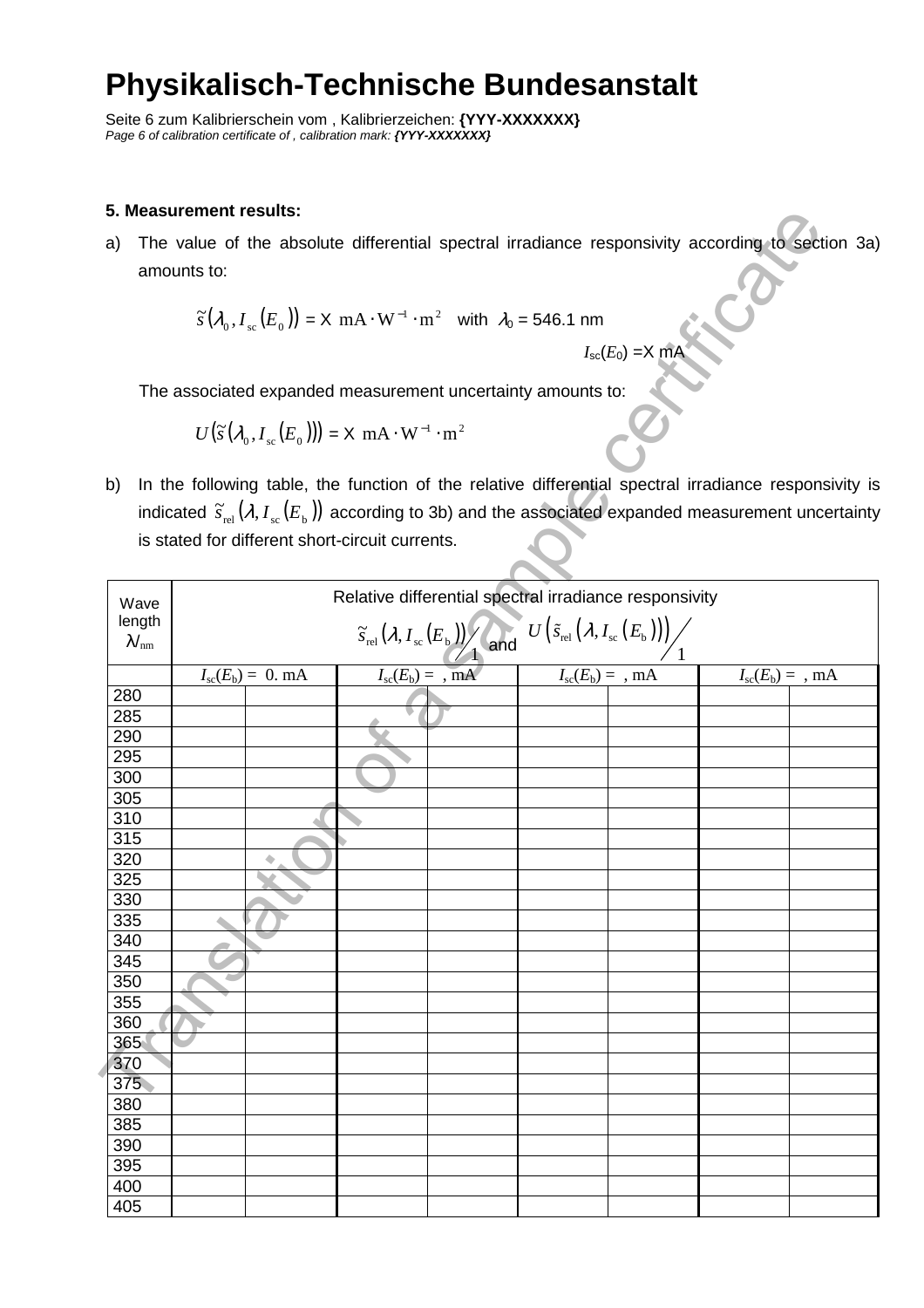Seite 7 zum Kalibrierschein vom , Kalibrierzeichen: **{YYY-XXXXXXX}**  Page 7 of calibration certificate of , calibration mark: **{YYY-XXXXXXX}** 

| 410               |   |                 |   |   |        |   |  |
|-------------------|---|-----------------|---|---|--------|---|--|
| $\overline{415}$  |   |                 |   |   |        |   |  |
|                   |   |                 |   |   |        |   |  |
| $\frac{420}{425}$ |   |                 |   |   |        |   |  |
|                   |   |                 |   |   |        |   |  |
| 430               |   |                 |   |   |        |   |  |
| 435               |   |                 |   |   |        |   |  |
| 440               |   |                 |   |   |        | ٠ |  |
| 445               |   |                 |   |   |        |   |  |
| 450               |   |                 |   |   |        |   |  |
| 455               |   |                 |   |   | ۰<br>4 |   |  |
| 460               |   |                 |   |   |        |   |  |
|                   |   |                 |   |   |        |   |  |
| 465               |   |                 |   |   |        |   |  |
| 470               |   |                 |   |   |        |   |  |
| 475               |   |                 |   |   |        |   |  |
| 480               |   |                 |   |   |        |   |  |
| 485               |   |                 |   |   |        |   |  |
| 490               |   |                 |   |   |        |   |  |
| 495               |   |                 |   |   |        |   |  |
| 500               |   |                 |   |   |        |   |  |
| 505               |   |                 |   |   |        |   |  |
| 510               |   |                 |   |   |        |   |  |
| 515               |   |                 |   |   |        |   |  |
|                   |   |                 |   | ٠ |        |   |  |
| 520               |   |                 |   |   |        |   |  |
| 525               |   |                 |   |   |        |   |  |
| 530               |   |                 |   |   |        |   |  |
| 535               |   |                 |   |   |        |   |  |
| 540               |   |                 |   |   |        |   |  |
| $\overline{545}$  |   |                 | ⋼ |   |        |   |  |
| 550               |   |                 |   |   |        |   |  |
| 555               |   |                 |   |   |        |   |  |
| 560               |   |                 |   |   |        |   |  |
| 565               |   |                 |   |   |        |   |  |
| 570               |   |                 |   |   |        |   |  |
| 575               |   | ٠               |   |   |        |   |  |
|                   |   |                 |   |   |        |   |  |
| 580               |   | $\blacklozenge$ |   |   |        |   |  |
| 585               |   |                 |   |   |        |   |  |
| 590               |   |                 |   |   |        |   |  |
| 595               | ٠ |                 |   |   |        |   |  |
| 600               |   |                 |   |   |        |   |  |
| 605               |   |                 |   |   |        |   |  |
| 610               | ٠ |                 |   |   |        |   |  |
| 615               |   |                 |   |   |        |   |  |
| 620               |   |                 |   |   |        |   |  |
| 625               |   |                 |   |   |        |   |  |
| 630               |   |                 |   |   |        |   |  |
| 635               |   |                 |   |   |        |   |  |
|                   |   |                 |   |   |        |   |  |
| 640               |   |                 |   |   |        |   |  |
| 645               |   |                 |   |   |        |   |  |
| 650               |   |                 |   |   |        |   |  |
| 655               |   |                 |   |   |        |   |  |
| 660               |   |                 |   |   |        |   |  |
| 665               |   |                 |   |   |        |   |  |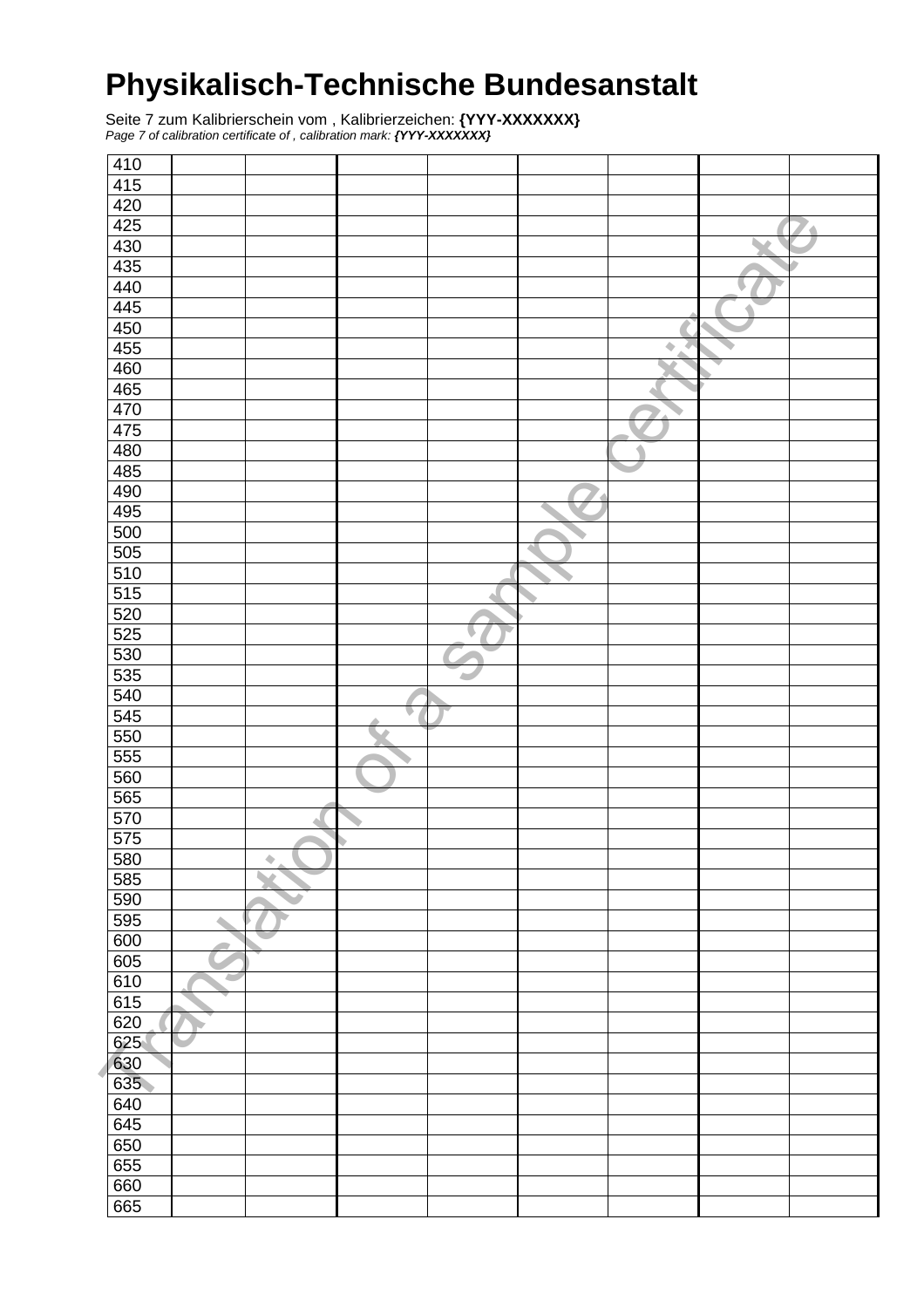Seite 8 zum Kalibrierschein vom , Kalibrierzeichen: **{YYY-XXXXXXX}**  Page 8 of calibration certificate of , calibration mark: **{YYY-XXXXXXX}** 

| 670              |             |                 |  |   |   |   |
|------------------|-------------|-----------------|--|---|---|---|
| 675              |             |                 |  |   |   |   |
|                  |             |                 |  |   |   |   |
| 680              |             |                 |  |   |   |   |
| 685              |             |                 |  |   |   | 4 |
| 690              |             |                 |  |   |   |   |
| 695              |             |                 |  |   |   |   |
| 700              |             |                 |  |   | U |   |
| 705              |             |                 |  |   |   |   |
| 710              |             |                 |  |   |   |   |
| 715              |             |                 |  | ۰ |   |   |
| 720              |             |                 |  |   |   |   |
|                  |             |                 |  |   |   |   |
| 725              |             |                 |  |   |   |   |
| 730              |             |                 |  |   |   |   |
| 735              |             |                 |  |   |   |   |
| 740              |             |                 |  |   |   |   |
| 745              |             |                 |  |   |   |   |
| 750              |             |                 |  |   |   |   |
| 755              |             |                 |  |   |   |   |
| 760              |             |                 |  |   |   |   |
| $\overline{765}$ |             |                 |  |   |   |   |
| 770              |             |                 |  |   |   |   |
| 775              |             |                 |  |   |   |   |
|                  |             |                 |  |   |   |   |
| 780              |             |                 |  |   |   |   |
| 785              |             |                 |  |   |   |   |
| 790              |             |                 |  |   |   |   |
| 795              |             |                 |  |   |   |   |
| 800              |             |                 |  |   |   |   |
| 805              |             |                 |  |   |   |   |
| 810              |             |                 |  |   |   |   |
| $\frac{815}{ }$  |             |                 |  |   |   |   |
| 820              |             |                 |  |   |   |   |
| 825              |             |                 |  |   |   |   |
| 830              |             |                 |  |   |   |   |
| 835              |             |                 |  |   |   |   |
|                  |             |                 |  |   |   |   |
| 840              |             | $\blacklozenge$ |  |   |   |   |
| 845              |             |                 |  |   |   |   |
| 850              |             |                 |  |   |   |   |
| 855              | $\triangle$ |                 |  |   |   |   |
| 860              |             |                 |  |   |   |   |
| 865              |             |                 |  |   |   |   |
| 870              | ٠           |                 |  |   |   |   |
| 875              |             |                 |  |   |   |   |
| 880              |             |                 |  |   |   |   |
| 885              |             |                 |  |   |   |   |
| 890              |             |                 |  |   |   |   |
| 895              |             |                 |  |   |   |   |
|                  |             |                 |  |   |   |   |
| 900              |             |                 |  |   |   |   |
| 905              |             |                 |  |   |   |   |
| 910              |             |                 |  |   |   |   |
| 915              |             |                 |  |   |   |   |
| $\overline{920}$ |             |                 |  |   |   |   |
| 925              |             |                 |  |   |   |   |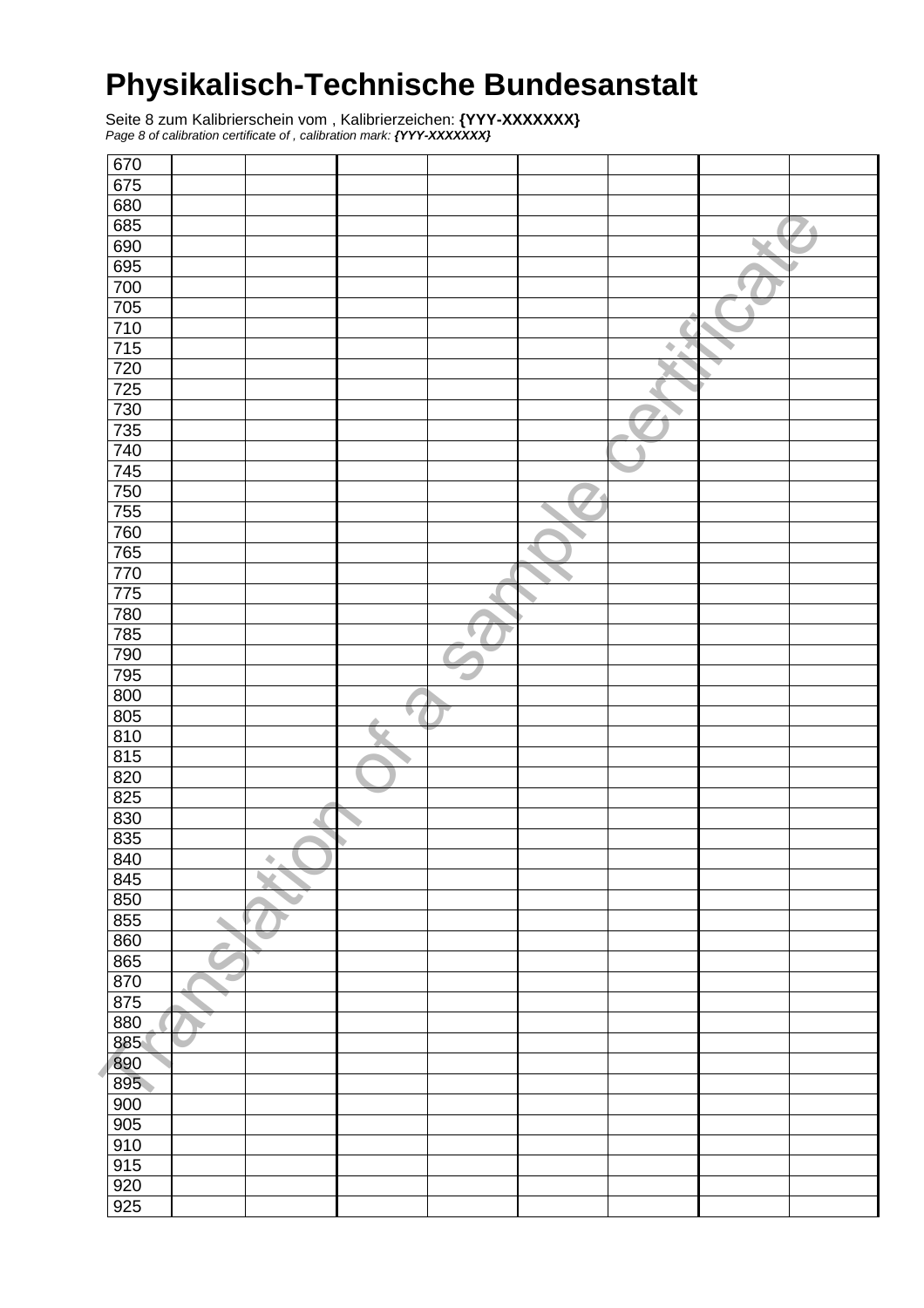Seite 9 zum Kalibrierschein vom , Kalibrierzeichen: **{YYY-XXXXXXX}**  Page 9 of calibration certificate of , calibration mark: **{YYY-XXXXXXX}** 

| 930              |   |                      |   |   |   |   |   |
|------------------|---|----------------------|---|---|---|---|---|
| 935              |   |                      |   |   |   |   |   |
| 940              |   |                      |   |   |   |   |   |
|                  |   |                      |   |   |   |   |   |
| 945              |   |                      |   |   |   |   | ₫ |
| 950              |   |                      |   |   |   |   |   |
| 955              |   |                      |   |   |   |   |   |
| 960              |   |                      |   |   |   | V |   |
| 965              |   |                      |   |   |   | ٠ |   |
| 970              |   |                      |   |   |   |   |   |
| 975              |   |                      |   |   | ۰ |   |   |
| 980              |   |                      |   |   |   |   |   |
| 985              |   |                      |   |   |   |   |   |
| 990              |   |                      |   |   |   |   |   |
| 995              |   |                      |   |   |   |   |   |
| 1000             |   |                      |   |   |   |   |   |
| 1005             |   |                      |   |   |   |   |   |
| 1010             |   |                      |   |   |   |   |   |
| 1015             |   |                      |   |   |   |   |   |
| 1020             |   |                      |   |   |   |   |   |
| $\frac{1025}{ }$ |   |                      |   |   |   |   |   |
|                  |   |                      |   |   |   |   |   |
| 1030             |   |                      |   |   |   |   |   |
| 1035             |   |                      |   | ٠ |   |   |   |
| 1040             |   |                      |   |   |   |   |   |
| 1045             |   |                      |   | u |   |   |   |
| 1050             |   |                      |   |   |   |   |   |
| 1055             |   |                      |   |   |   |   |   |
| 1060             |   |                      |   |   |   |   |   |
| 1065             |   |                      | ٠ |   |   |   |   |
| 1070             |   |                      |   |   |   |   |   |
| 1075             |   |                      |   |   |   |   |   |
| 1080             |   |                      |   |   |   |   |   |
| 1085             |   |                      |   |   |   |   |   |
| 1090             |   |                      |   |   |   |   |   |
| 1095             |   |                      |   |   |   |   |   |
| 1100             |   | V<br>$\blacklozenge$ |   |   |   |   |   |
| 1105             |   | A<br>Δ               |   |   |   |   |   |
| 1110             |   |                      |   |   |   |   |   |
| 1115             | ٠ | Þ                    |   |   |   |   |   |
| 1120             |   |                      |   |   |   |   |   |
| 1125             |   |                      |   |   |   |   |   |
|                  | ۰ |                      |   |   |   |   |   |
| 1130             |   |                      |   |   |   |   |   |
| 1135             |   |                      |   |   |   |   |   |
| 1140             |   |                      |   |   |   |   |   |
| 1145             |   |                      |   |   |   |   |   |
| 1150             |   |                      |   |   |   |   |   |
| 1155             |   |                      |   |   |   |   |   |
| 1160             |   |                      |   |   |   |   |   |
| 1165             |   |                      |   |   |   |   |   |
| 1170             |   |                      |   |   |   |   |   |
| 1175             |   |                      |   |   |   |   |   |
| 1180             |   |                      |   |   |   |   |   |
| 1185             |   |                      |   |   |   |   |   |
|                  |   |                      |   |   |   |   |   |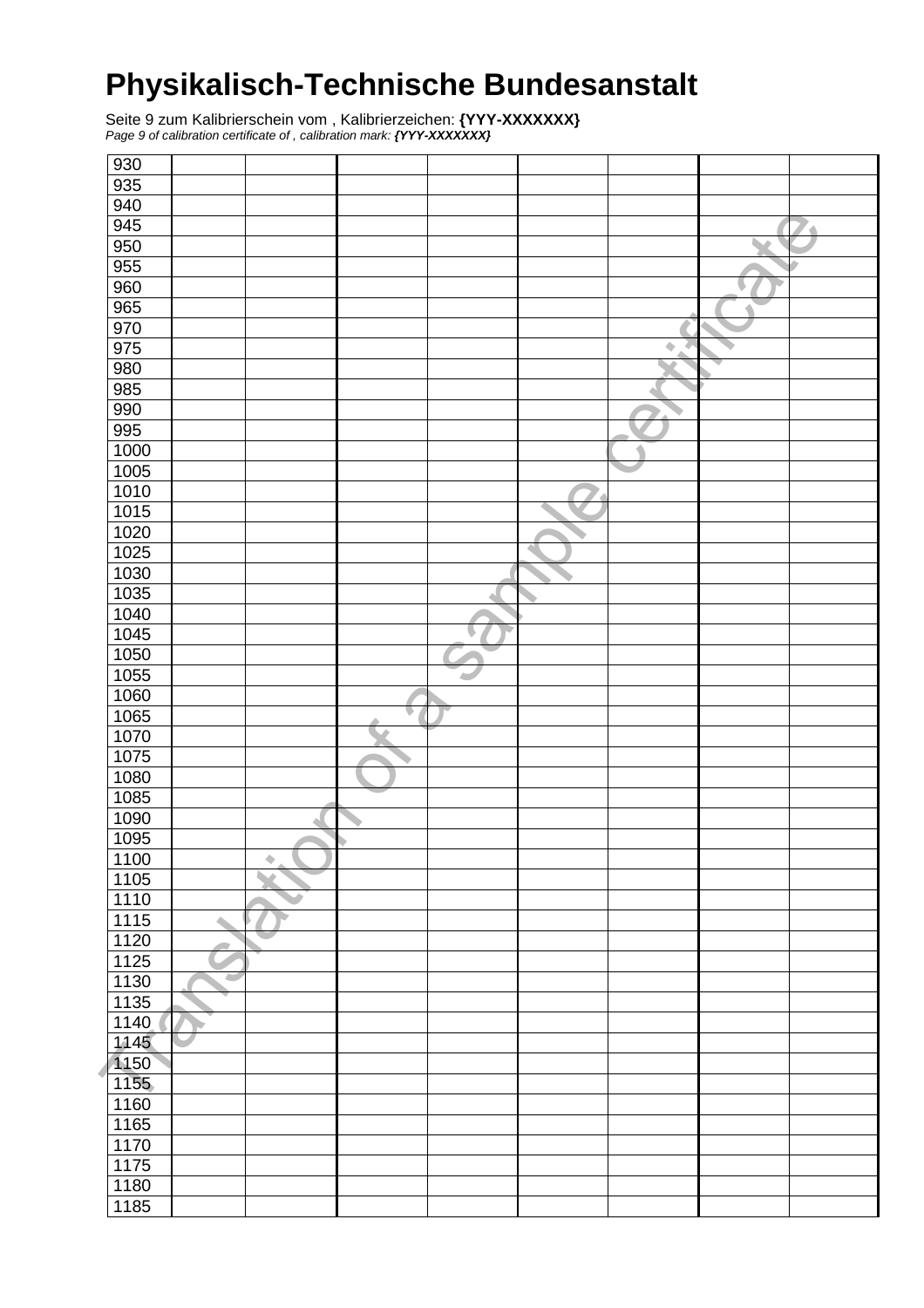Seite 10 zum Kalibrierschein vom , Kalibrierzeichen: **{YYY-XXXXXXX}**  Page 10 of calibration certificate of , calibration mark: **{YYY-XXXXXXX}** 

| 1190 |  |  |  |  |
|------|--|--|--|--|
| 1195 |  |  |  |  |
| 1200 |  |  |  |  |

| $-00$            |   |                                                                                                                                              |                                                        |  |                                |  |                                |  |  |
|------------------|---|----------------------------------------------------------------------------------------------------------------------------------------------|--------------------------------------------------------|--|--------------------------------|--|--------------------------------|--|--|
|                  |   |                                                                                                                                              |                                                        |  |                                |  |                                |  |  |
| Wave             |   |                                                                                                                                              | Relative differential spectral irradiance responsivity |  |                                |  |                                |  |  |
| length           |   |                                                                                                                                              |                                                        |  |                                |  |                                |  |  |
| $\lambda_{nm}$   |   | $\widetilde{S}_{\text{rel}}(\lambda, I_{\text{sc}}(E_{\text{b}}))$ and $U(\widetilde{S}_{\text{rel}}(\lambda, I_{\text{sc}}(E_{\text{b}})))$ |                                                        |  |                                |  |                                |  |  |
|                  |   | 1 <sup>5</sup>                                                                                                                               |                                                        |  |                                |  |                                |  |  |
|                  |   | $I_{\rm sc}(E_{\rm b}) =$ , mA                                                                                                               | $I_{\rm sc}(E_{\rm b}) =$ , mA                         |  | $I_{\rm sc}(E_{\rm b}) =$ , mA |  | $I_{\rm sc}(E_{\rm b}) =$ , mA |  |  |
| 280              |   |                                                                                                                                              |                                                        |  |                                |  |                                |  |  |
| 285              |   |                                                                                                                                              |                                                        |  |                                |  |                                |  |  |
| 290              |   |                                                                                                                                              |                                                        |  |                                |  |                                |  |  |
| 295              |   |                                                                                                                                              |                                                        |  |                                |  |                                |  |  |
| 300              |   |                                                                                                                                              |                                                        |  |                                |  |                                |  |  |
| 305              |   |                                                                                                                                              |                                                        |  |                                |  |                                |  |  |
| 310              |   |                                                                                                                                              |                                                        |  |                                |  |                                |  |  |
| 315<br>320       |   |                                                                                                                                              |                                                        |  |                                |  |                                |  |  |
|                  |   |                                                                                                                                              |                                                        |  |                                |  |                                |  |  |
| 325<br>330       |   |                                                                                                                                              |                                                        |  |                                |  |                                |  |  |
| 335              |   |                                                                                                                                              |                                                        |  |                                |  |                                |  |  |
| 340              |   |                                                                                                                                              |                                                        |  |                                |  |                                |  |  |
| 345              |   |                                                                                                                                              |                                                        |  |                                |  |                                |  |  |
| 350              |   |                                                                                                                                              |                                                        |  |                                |  |                                |  |  |
| 355              |   |                                                                                                                                              |                                                        |  |                                |  |                                |  |  |
| 360              |   |                                                                                                                                              |                                                        |  |                                |  |                                |  |  |
| 365              |   |                                                                                                                                              | ٠                                                      |  |                                |  |                                |  |  |
| 370              |   |                                                                                                                                              |                                                        |  |                                |  |                                |  |  |
| 375              |   |                                                                                                                                              |                                                        |  |                                |  |                                |  |  |
| 380              |   |                                                                                                                                              |                                                        |  |                                |  |                                |  |  |
| 385              |   |                                                                                                                                              |                                                        |  |                                |  |                                |  |  |
| 390              |   |                                                                                                                                              |                                                        |  |                                |  |                                |  |  |
| 395              |   |                                                                                                                                              |                                                        |  |                                |  |                                |  |  |
| 400              |   |                                                                                                                                              |                                                        |  |                                |  |                                |  |  |
| 405              |   |                                                                                                                                              |                                                        |  |                                |  |                                |  |  |
| 410              |   |                                                                                                                                              |                                                        |  |                                |  |                                |  |  |
| $\overline{415}$ |   |                                                                                                                                              |                                                        |  |                                |  |                                |  |  |
| $\overline{420}$ |   |                                                                                                                                              |                                                        |  |                                |  |                                |  |  |
| 425              |   |                                                                                                                                              |                                                        |  |                                |  |                                |  |  |
| 430              | ٠ |                                                                                                                                              |                                                        |  |                                |  |                                |  |  |
| 435              |   |                                                                                                                                              |                                                        |  |                                |  |                                |  |  |
| 440              |   |                                                                                                                                              |                                                        |  |                                |  |                                |  |  |
| 445              |   |                                                                                                                                              |                                                        |  |                                |  |                                |  |  |
| 450<br>455       |   |                                                                                                                                              |                                                        |  |                                |  |                                |  |  |
| 460              |   |                                                                                                                                              |                                                        |  |                                |  |                                |  |  |
| 465              |   |                                                                                                                                              |                                                        |  |                                |  |                                |  |  |
| 470              |   |                                                                                                                                              |                                                        |  |                                |  |                                |  |  |
| 475              |   |                                                                                                                                              |                                                        |  |                                |  |                                |  |  |
| 480              |   |                                                                                                                                              |                                                        |  |                                |  |                                |  |  |
| 485              |   |                                                                                                                                              |                                                        |  |                                |  |                                |  |  |
|                  |   |                                                                                                                                              |                                                        |  |                                |  |                                |  |  |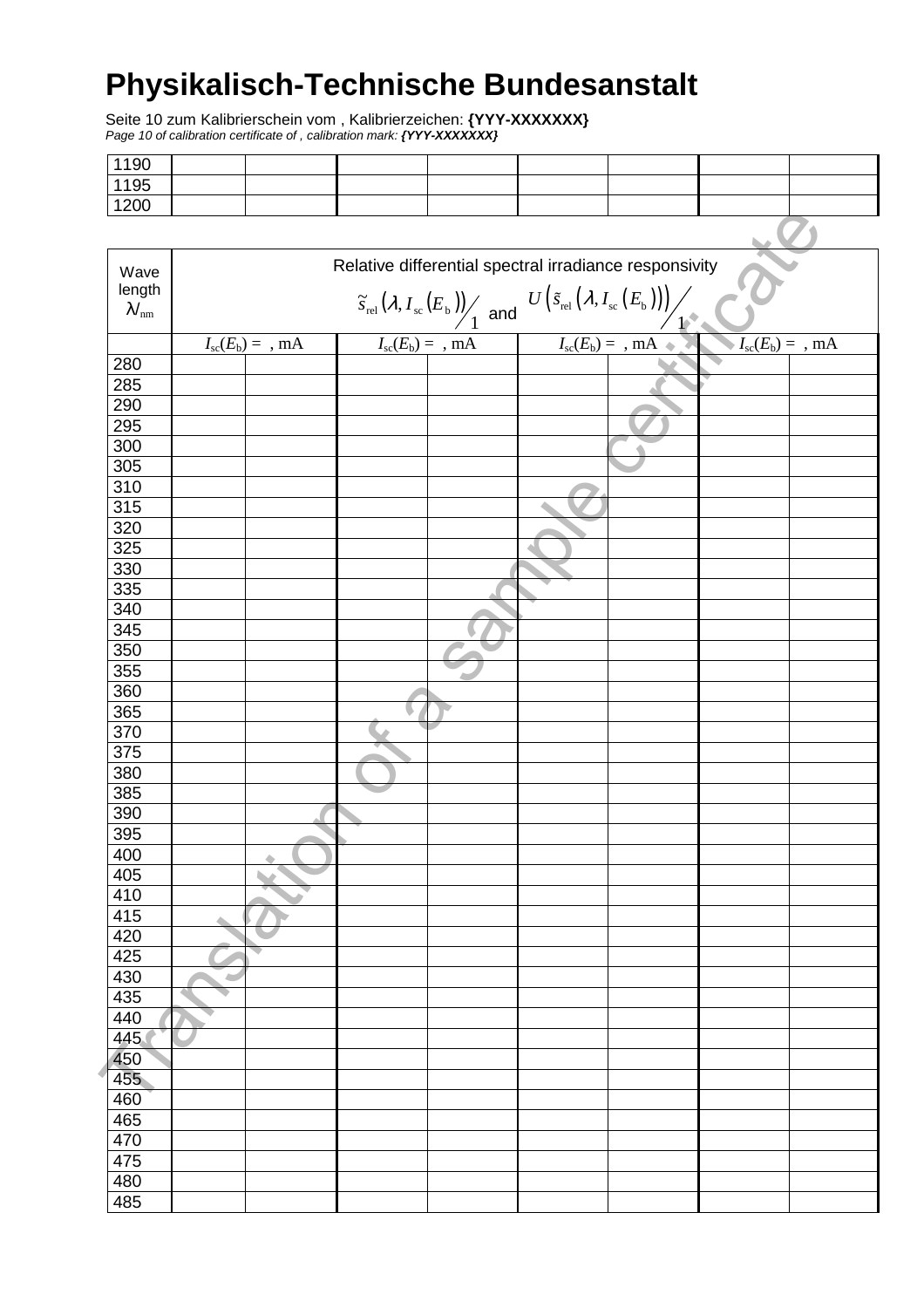Seite 11 zum Kalibrierschein vom , Kalibrierzeichen: **{YYY-XXXXXXX}**  Page 11 of calibration certificate of, calibration mark: **{YYY-XXXXXXX}** 

| 490              |             |                 |   |  |   |   |   |
|------------------|-------------|-----------------|---|--|---|---|---|
| $\frac{495}{ }$  |             |                 |   |  |   |   |   |
| 500              |             |                 |   |  |   |   |   |
|                  |             |                 |   |  |   |   |   |
| $\overline{505}$ |             |                 |   |  |   |   | ₫ |
| 510              |             |                 |   |  |   |   |   |
| 515              |             |                 |   |  |   |   |   |
| 520              |             |                 |   |  |   | U |   |
| 525              |             |                 |   |  |   |   |   |
| 530              |             |                 |   |  |   |   |   |
| 535              |             |                 |   |  | ۰ |   |   |
| 540              |             |                 |   |  |   |   |   |
| 545              |             |                 |   |  |   |   |   |
| 550              |             |                 |   |  |   |   |   |
| 555              |             |                 |   |  |   |   |   |
| 560              |             |                 |   |  |   |   |   |
| 565              |             |                 |   |  |   |   |   |
| 570              |             |                 |   |  |   |   |   |
| 575              |             |                 |   |  |   |   |   |
| 580              |             |                 |   |  |   |   |   |
| 585              |             |                 |   |  |   |   |   |
| 590              |             |                 |   |  |   |   |   |
| 595              |             |                 |   |  |   |   |   |
|                  |             |                 |   |  |   |   |   |
| 600              |             |                 |   |  |   |   |   |
| 605              |             |                 |   |  |   |   |   |
| 610              |             |                 |   |  |   |   |   |
| 615              |             |                 |   |  |   |   |   |
| 620              |             |                 |   |  |   |   |   |
| 625              |             |                 | ٠ |  |   |   |   |
| 630              |             |                 |   |  |   |   |   |
| 635              |             |                 |   |  |   |   |   |
| 640              |             |                 |   |  |   |   |   |
| 645              |             |                 |   |  |   |   |   |
| 650              |             |                 |   |  |   |   |   |
| 655              |             |                 |   |  |   |   |   |
| 660              |             | $\blacklozenge$ |   |  |   |   |   |
| 665              |             |                 |   |  |   |   |   |
| 670              |             |                 |   |  |   |   |   |
| 675              | $\triangle$ |                 |   |  |   |   |   |
| 680              |             |                 |   |  |   |   |   |
| 685              |             |                 |   |  |   |   |   |
| 690              | ٠           |                 |   |  |   |   |   |
| 695              |             |                 |   |  |   |   |   |
| 700              |             |                 |   |  |   |   |   |
| 705              |             |                 |   |  |   |   |   |
| 710              |             |                 |   |  |   |   |   |
| 715              |             |                 |   |  |   |   |   |
| 720              |             |                 |   |  |   |   |   |
| 725              |             |                 |   |  |   |   |   |
|                  |             |                 |   |  |   |   |   |
| 730<br>735       |             |                 |   |  |   |   |   |
|                  |             |                 |   |  |   |   |   |
| 740              |             |                 |   |  |   |   |   |
| 745              |             |                 |   |  |   |   |   |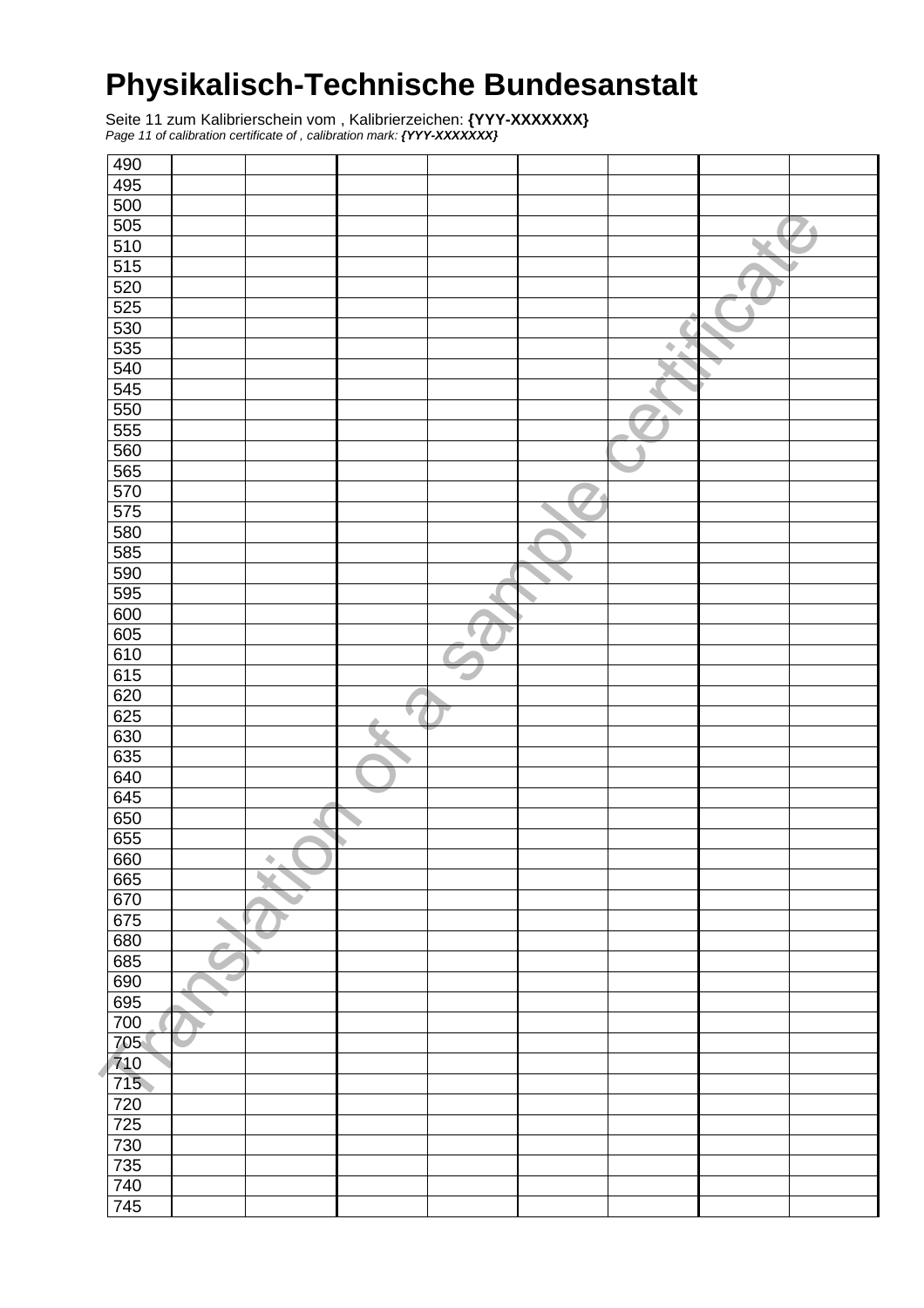Seite 12 zum Kalibrierschein vom , Kalibrierzeichen: **{YYY-XXXXXXX}**  Page 12 of calibration certificate of , calibration mark: **{YYY-XXXXXXX}** 

| 750              |                          |   |  |   |   |   |
|------------------|--------------------------|---|--|---|---|---|
| 755              |                          |   |  |   |   |   |
| 760              |                          |   |  |   |   |   |
| 765              |                          |   |  |   |   | ۵ |
| 770              |                          |   |  |   |   |   |
| 775              |                          |   |  |   |   |   |
| 780              |                          |   |  |   |   |   |
| $\overline{785}$ |                          |   |  |   | ٠ |   |
| 790              |                          |   |  |   |   |   |
| $\frac{795}{ }$  |                          |   |  | ۰ |   |   |
| 800              |                          |   |  |   |   |   |
| 805              |                          |   |  |   |   |   |
| 810              |                          |   |  |   |   |   |
| $\frac{815}{ }$  |                          |   |  |   |   |   |
| 820              |                          |   |  |   |   |   |
| 825              |                          |   |  |   |   |   |
| 830              |                          |   |  |   |   |   |
| 835              |                          |   |  |   |   |   |
| 840              |                          |   |  |   |   |   |
| 845              |                          |   |  |   |   |   |
| 850              |                          |   |  |   |   |   |
| 855              |                          |   |  |   |   |   |
| 860              |                          |   |  |   |   |   |
| 865              |                          |   |  |   |   |   |
| 870              |                          |   |  |   |   |   |
| 875              |                          |   |  |   |   |   |
| 880              |                          |   |  |   |   |   |
| 885              |                          |   |  |   |   |   |
| 890              |                          |   |  |   |   |   |
| 895              |                          |   |  |   |   |   |
| 900              |                          |   |  |   |   |   |
| 905              |                          |   |  |   |   |   |
| 910              |                          |   |  |   |   |   |
| 915              |                          |   |  |   |   |   |
| 920              |                          | ۰ |  |   |   |   |
| 925              |                          |   |  |   |   |   |
| 930              |                          |   |  |   |   |   |
| 935              | $\overline{\phantom{a}}$ | D |  |   |   |   |
| 940              |                          |   |  |   |   |   |
| 945              |                          |   |  |   |   |   |
| 950              | ٠                        |   |  |   |   |   |
| 955              |                          |   |  |   |   |   |
| 960              |                          |   |  |   |   |   |
| 965              |                          |   |  |   |   |   |
| 970              |                          |   |  |   |   |   |
| 975              |                          |   |  |   |   |   |
| 980              |                          |   |  |   |   |   |
| 985              |                          |   |  |   |   |   |
| 990              |                          |   |  |   |   |   |
| 995              |                          |   |  |   |   |   |
| 1000             |                          |   |  |   |   |   |
| 1005             |                          |   |  |   |   |   |
|                  |                          |   |  |   |   |   |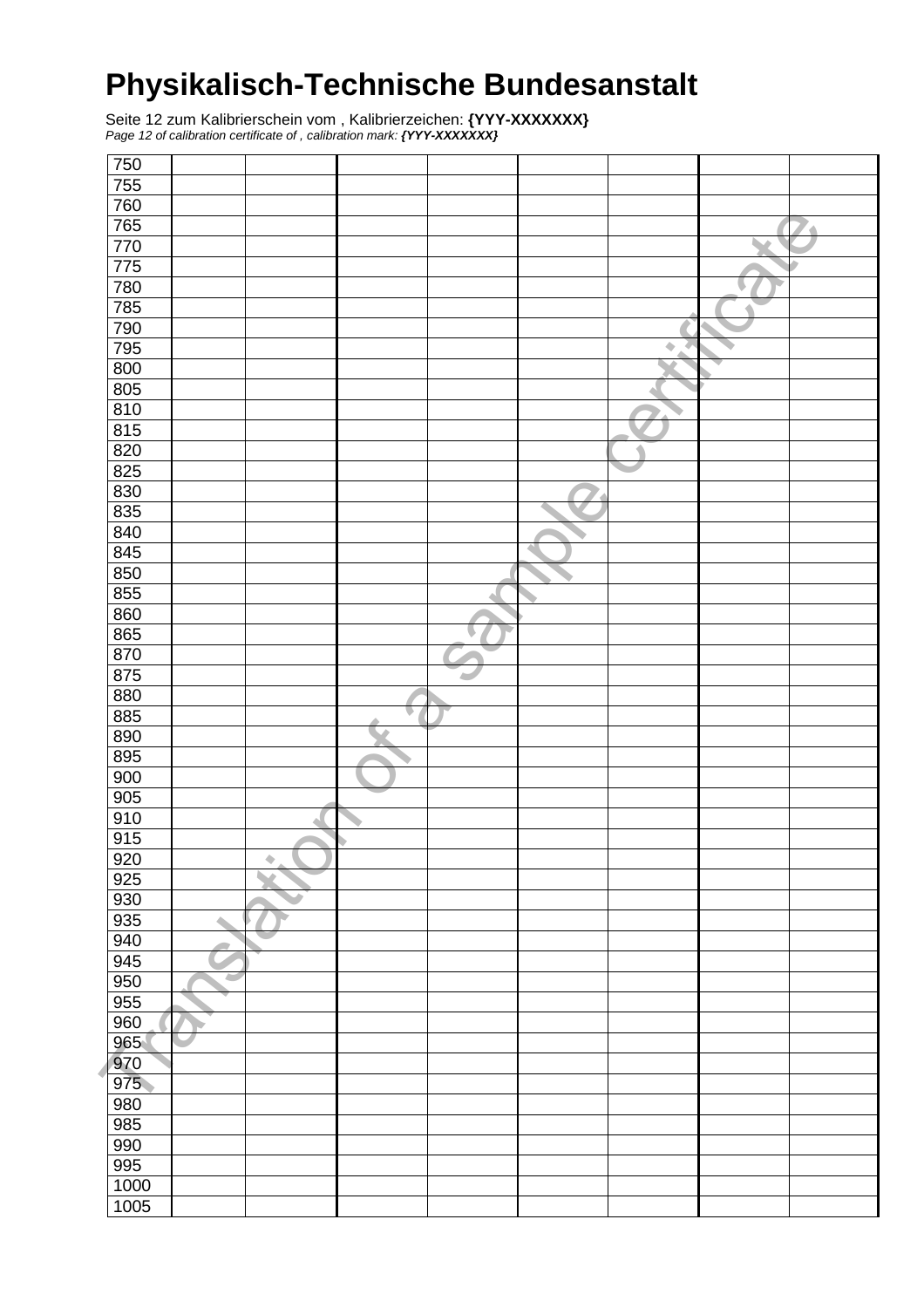Seite 13 zum Kalibrierschein vom , Kalibrierzeichen: **{YYY-XXXXXXX}**  Page 13 of calibration certificate of , calibration mark: **{YYY-XXXXXXX}** 

| 1010        |                                                                                                        |   |   |  |
|-------------|--------------------------------------------------------------------------------------------------------|---|---|--|
| 1015        |                                                                                                        |   |   |  |
| 1020        |                                                                                                        |   |   |  |
| 1025        |                                                                                                        |   |   |  |
| 1030        |                                                                                                        |   |   |  |
| 1035        |                                                                                                        |   |   |  |
| 1040        |                                                                                                        |   |   |  |
| 1045        |                                                                                                        |   |   |  |
| 1050        |                                                                                                        |   |   |  |
| 1055        |                                                                                                        |   | ۰ |  |
| 1060        |                                                                                                        |   |   |  |
| 1065        |                                                                                                        |   |   |  |
| 1070        |                                                                                                        |   |   |  |
| 1075        |                                                                                                        |   |   |  |
| 1080        |                                                                                                        |   |   |  |
| 1085        |                                                                                                        |   |   |  |
| 1090        |                                                                                                        |   |   |  |
| 1095        |                                                                                                        |   |   |  |
| 1100        |                                                                                                        |   |   |  |
| 1105        |                                                                                                        |   |   |  |
| 1110        |                                                                                                        |   |   |  |
| 1115        |                                                                                                        |   |   |  |
| 1120        |                                                                                                        |   |   |  |
| 1125        |                                                                                                        | u |   |  |
| 1130        |                                                                                                        |   |   |  |
| 1135        |                                                                                                        | ٠ |   |  |
| 1140        |                                                                                                        |   |   |  |
| 1145        |                                                                                                        |   |   |  |
| 1150        |                                                                                                        |   |   |  |
| 1155        |                                                                                                        |   |   |  |
| 1160        |                                                                                                        |   |   |  |
| 1165        |                                                                                                        |   |   |  |
| 1170        |                                                                                                        |   |   |  |
| 1175        |                                                                                                        |   |   |  |
| <u>1180</u> |                                                                                                        |   |   |  |
| 1185        |                                                                                                        |   |   |  |
| 1190        |                                                                                                        |   |   |  |
| 1195        |                                                                                                        |   |   |  |
| 1200        |                                                                                                        |   |   |  |
|             |                                                                                                        |   |   |  |
|             |                                                                                                        |   |   |  |
| Note:       |                                                                                                        |   |   |  |
|             | The function of the absolute differential spectral irradiance responsivity according to section 3b) is |   |   |  |
|             |                                                                                                        |   |   |  |
|             | calculated in accordance with the formula                                                              |   |   |  |
|             |                                                                                                        |   |   |  |
|             | $\tilde{s}(\lambda I(F_{n})) = \tilde{s}(\lambda I(F_{n})) \cdot \tilde{s}(\lambda I(F_{n}))$          |   |   |  |

#### **Note:**

$$
\widetilde{s}(\lambda, I_{\rm sc}(E_{\rm b})) = \widetilde{s}(\lambda_0, I_{\rm sc}(E_0)) \cdot \widetilde{s}_{\rm rel}(\lambda, I_{\rm sc}(E_{\rm b}))
$$

For the associated expanded measurment uncertainty, the following formula is valid:

$$
U(\tilde{s}(\lambda)) = k \cdot \sqrt{u^2(\tilde{s}(\lambda_0, I_{\rm sc}(E_0))) \cdot \tilde{s}_{\rm rel}^2(\lambda, I_{\rm sc}(E_{\rm b})) + u^2(\tilde{s}_{\rm rel}(\lambda, I_{\rm sc}(E_{\rm b})) \cdot \tilde{s}^2(\lambda_0, I_{\rm sc}(E_0)))};
$$
 with  $k=2$ .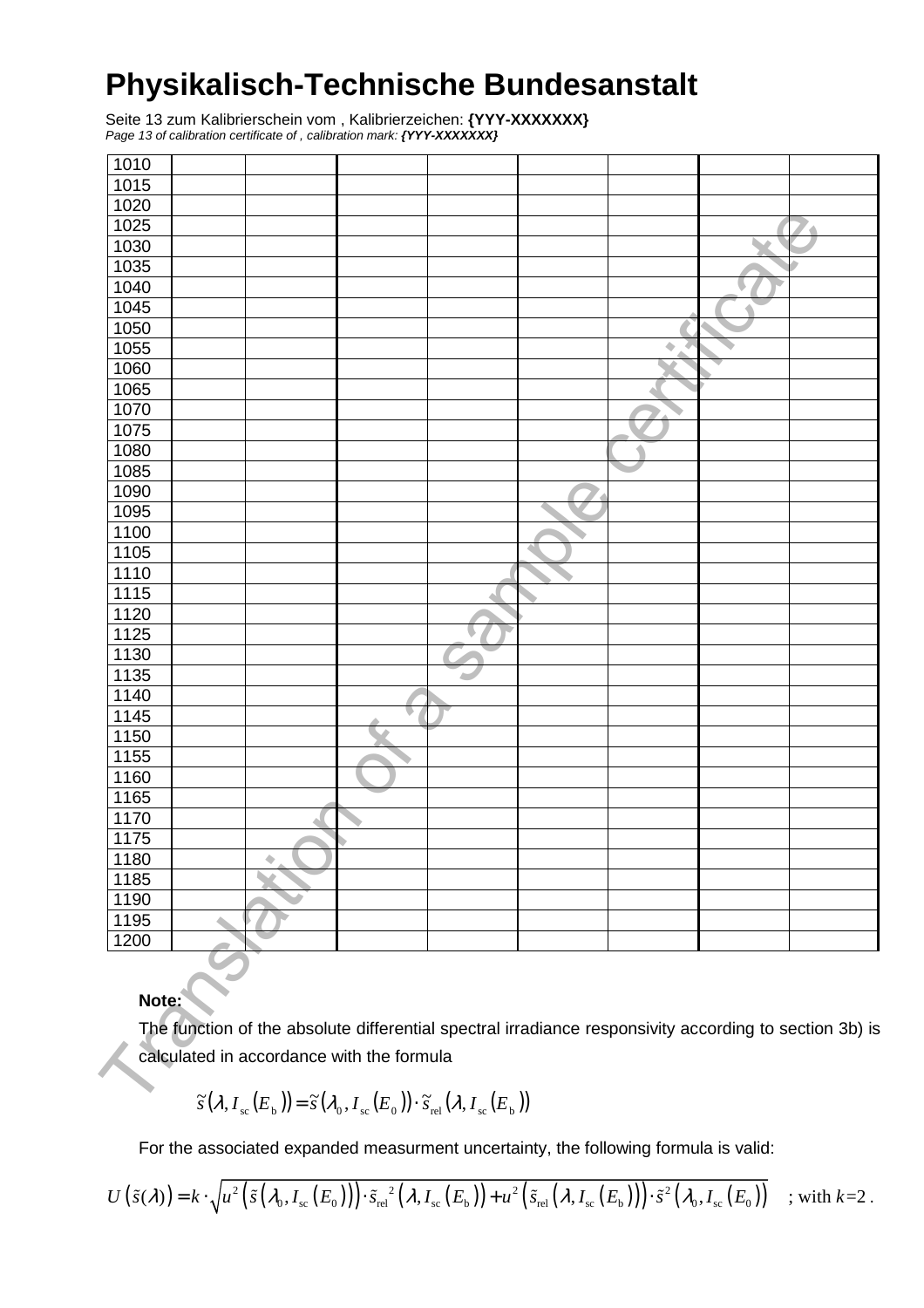Seite 14 zum Kalibrierschein vom , Kalibrierzeichen: **{YYY-XXXXXXX}**  Page 14 of calibration certificate of , calibration mark: **{YYY-XXXXXXX}** 

It must be taken into account that, due to the joint measuring set-up for all measurement points, and due to the spectral bandwidth used, the measurement uncertainties of all values - and especially of neighboured values - are correlated.

c) Function of the differential irradiance responsivity assessed in accordance with AM1.5  $\widetilde s_{\rm AM1.5} (I_{\rm sc}(E_{\rm b}))$  as a function of the short-circuit current  $I_{\rm sc}(E_{\rm b})$  generated by the bias irradiance  $E_{\rm b}$  according to section 3c):

|     | C) |                                         | especially of neighboured values - are correlated.                                                          | It must be taken into account that, due to the joint measuring set-up for all measurement<br>and due to the spectral bandwidth used, the measurement uncertainties of all values<br>Function of the differential irradiance responsivity assessed in accordance with<br>$\widetilde{S}_{\text{AMI},5}(I_{\text{sc}}(E_{\text{b}}))$ as a function of the short-circuit current $I_{\text{sc}}(E_{\text{b}})$ generated by the bias irra |
|-----|----|-----------------------------------------|-------------------------------------------------------------------------------------------------------------|-----------------------------------------------------------------------------------------------------------------------------------------------------------------------------------------------------------------------------------------------------------------------------------------------------------------------------------------------------------------------------------------------------------------------------------------|
|     |    | $E_{\rm b}$ according to section 3c):   |                                                                                                             |                                                                                                                                                                                                                                                                                                                                                                                                                                         |
|     |    | Short-circuit current                   |                                                                                                             | Differential irradiance responsivity                                                                                                                                                                                                                                                                                                                                                                                                    |
|     |    | $I_{\rm sc}(E_{\rm b})\!\!\!\!\!\!/$ mA |                                                                                                             | $\left(\mathfrak{F}_{\mathrm{AMI},5}(I_\mathrm{sc}(E_\mathrm{b}))\right)_{\mu\mathrm{A}\cdot\mathrm{W}^{-1}\cdot\mathrm{m}^2}\left(\mathbf{U}\left(\mathfrak{F}_{\mathrm{AMI},5}\left(I_\mathrm{sc}\left(E_\mathrm{b}\right)\right)\right)\right)_{\mu\mathrm{A}\cdot\mathrm{W}^{-1}\cdot\mathrm{m}^2}\right)$                                                                                                                          |
|     |    |                                         |                                                                                                             |                                                                                                                                                                                                                                                                                                                                                                                                                                         |
|     |    |                                         |                                                                                                             |                                                                                                                                                                                                                                                                                                                                                                                                                                         |
|     |    |                                         |                                                                                                             |                                                                                                                                                                                                                                                                                                                                                                                                                                         |
|     |    |                                         |                                                                                                             |                                                                                                                                                                                                                                                                                                                                                                                                                                         |
|     |    |                                         |                                                                                                             |                                                                                                                                                                                                                                                                                                                                                                                                                                         |
|     |    |                                         |                                                                                                             |                                                                                                                                                                                                                                                                                                                                                                                                                                         |
| d)  |    |                                         |                                                                                                             | The value of the short-circuit current under standard test conditions $I_{STC}$ according to sec                                                                                                                                                                                                                                                                                                                                        |
|     |    | amounts to                              |                                                                                                             |                                                                                                                                                                                                                                                                                                                                                                                                                                         |
|     |    | $I_{\rm src}$ = X mA                    |                                                                                                             |                                                                                                                                                                                                                                                                                                                                                                                                                                         |
|     |    | $U(I_{\text{STC}}) = X \text{ mA}$      | The associated expanded measurement uncertainty amounts to:                                                 |                                                                                                                                                                                                                                                                                                                                                                                                                                         |
|     |    |                                         |                                                                                                             | Only for comparison: According to the obsolete standard IEC 60904-3:1989, the value of the<br>short-circuit current under standard test conditions amounts to $I_{\text{STC:1989}} = X \text{ mA} \pm X \text{ mA}$ .                                                                                                                                                                                                                   |
| (e) |    |                                         |                                                                                                             | The function of the absolute spectral irradiance responsivity $s_{\text{src}}(\lambda)$ under standa                                                                                                                                                                                                                                                                                                                                    |
|     |    |                                         | conditions according to section 3e), related to an irradiance $E_{\rm src} = 1000 \,\rm W \cdot m^{-2}$ is: |                                                                                                                                                                                                                                                                                                                                                                                                                                         |

d) The value of the short-circuit current under standard test conditions  $I_{\text{src}}$  according to section 3d) amounts to

$$
U(I_{\rm{STC}}) = X \text{ mA}
$$

The **function of the absolute spectral irradiance responsivity**  $s_{STC}(\lambda)$  under standard test conditions according to section 3e), related to an irradiance  $E_{\rm src}$  =  $1000\,\rm W\cdot m^{-2}$  is: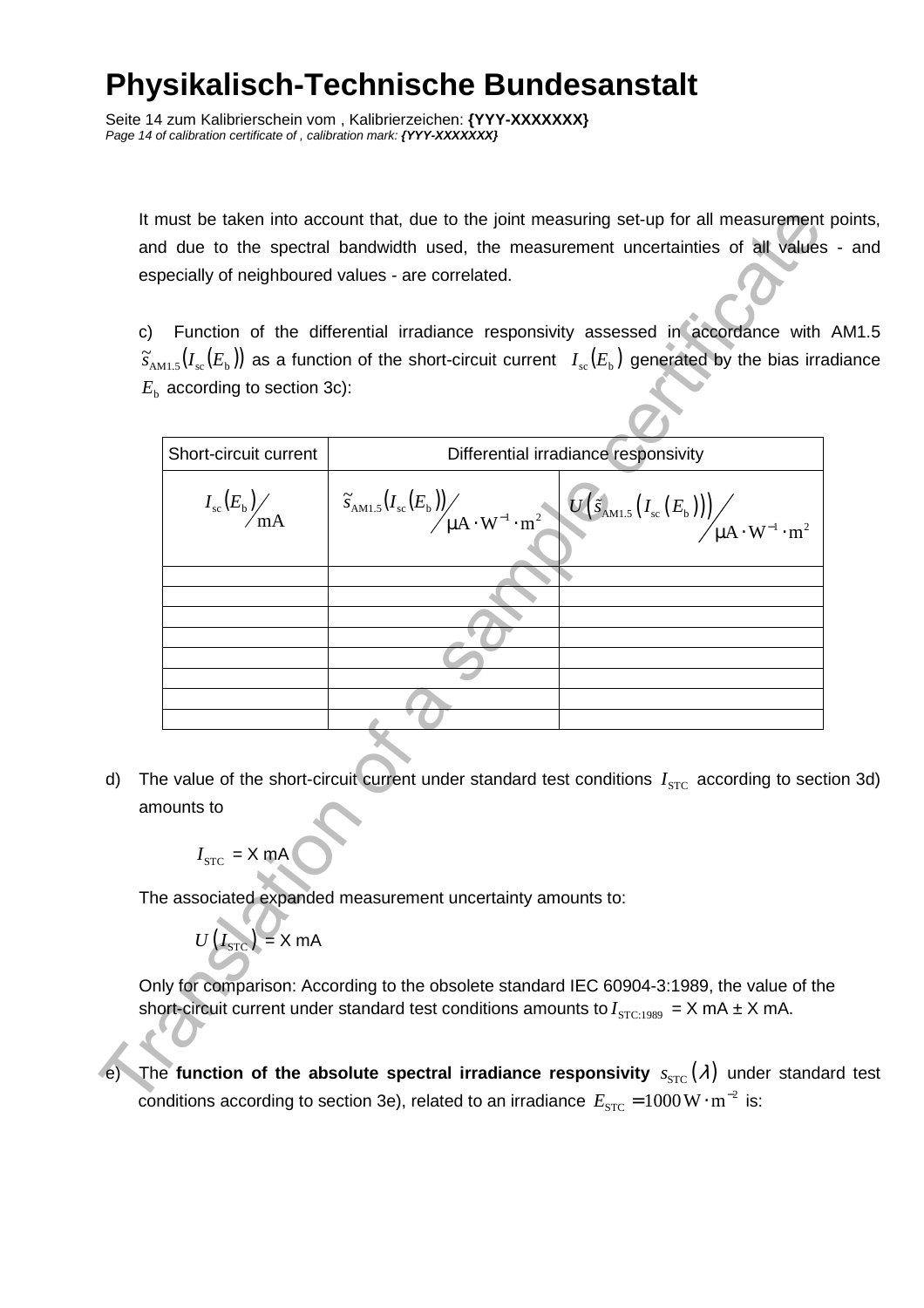Seite 15 zum Kalibrierschein vom , Kalibrierzeichen: **{YYY-XXXXXXX}**  Page 15 of calibration certificate of , calibration mark: **{YYY-XXXXXXX}** 

|                      |                                        | Absolute spectral                                                     | 500        |  |
|----------------------|----------------------------------------|-----------------------------------------------------------------------|------------|--|
| Wavelength           |                                        |                                                                       | 505        |  |
|                      |                                        | irradiance responsivity                                               | 510        |  |
|                      |                                        |                                                                       | 515        |  |
| $\frac{\lambda}{nm}$ | $s_{\text{src}}(\lambda)$              | $\left(s_{\text{src}}\left(\lambda\right)\right)$<br>$\boldsymbol{U}$ | 520        |  |
|                      | $\overline{mA \cdot W^{-1} \cdot m^2}$ | $\frac{\cdot \overline{m^2}}{2}$<br>$mA \cdot W^{-1}$                 | 525        |  |
| 280                  |                                        |                                                                       | 530        |  |
| 285                  |                                        |                                                                       | 535        |  |
| 290                  |                                        |                                                                       | 540        |  |
| 295                  |                                        |                                                                       | 545        |  |
| 300                  |                                        |                                                                       | 550        |  |
| 305                  |                                        |                                                                       | 555        |  |
|                      |                                        |                                                                       | 560        |  |
| 310                  |                                        |                                                                       | 565        |  |
| 315                  |                                        |                                                                       | 570        |  |
| 320                  |                                        |                                                                       |            |  |
| 325                  |                                        |                                                                       | 575        |  |
| 330                  |                                        |                                                                       | 580        |  |
| 335                  |                                        |                                                                       | 585        |  |
| 340                  |                                        |                                                                       | 590        |  |
| 345                  |                                        |                                                                       | 595        |  |
| 350                  |                                        |                                                                       | 600        |  |
| 355                  |                                        |                                                                       | 605        |  |
| 360                  |                                        |                                                                       | 610        |  |
| 365                  |                                        |                                                                       | 615        |  |
| 370                  |                                        |                                                                       | 620        |  |
| 375                  |                                        |                                                                       | 625        |  |
| 380                  |                                        |                                                                       | 630        |  |
| 385                  |                                        |                                                                       | 635        |  |
| 390                  |                                        |                                                                       | 640        |  |
| 395                  |                                        |                                                                       | 645        |  |
| 400                  |                                        |                                                                       | 650        |  |
| 405                  |                                        |                                                                       | 655        |  |
| 410                  |                                        |                                                                       | 660        |  |
| 415                  |                                        |                                                                       | 665        |  |
| 420                  | ò                                      |                                                                       | 670        |  |
| 425                  |                                        |                                                                       | 675        |  |
| 430                  |                                        |                                                                       | 680        |  |
| 435                  |                                        |                                                                       | 685        |  |
| 440                  |                                        |                                                                       | 690        |  |
| ٠<br>445             |                                        |                                                                       | 695        |  |
| 450                  |                                        |                                                                       | 700        |  |
| 455                  |                                        |                                                                       | 705        |  |
| 460                  |                                        |                                                                       | 710        |  |
| 465                  |                                        |                                                                       | 715        |  |
|                      |                                        |                                                                       | 720        |  |
| 470                  |                                        |                                                                       | 725        |  |
| 475                  |                                        |                                                                       |            |  |
| 480                  |                                        |                                                                       | 730<br>735 |  |
| 485                  |                                        |                                                                       |            |  |
| 490                  |                                        |                                                                       | 740        |  |
| 495                  |                                        |                                                                       | 745        |  |

| 500              |  |
|------------------|--|
| 505              |  |
| 510              |  |
| 515              |  |
| 520              |  |
| 525              |  |
| 530              |  |
| 535              |  |
| 540              |  |
| 545              |  |
| 550              |  |
| 555              |  |
| 560              |  |
| 565              |  |
| 570              |  |
| 575              |  |
|                  |  |
| 580              |  |
| 585              |  |
| 590              |  |
| 595              |  |
| 600              |  |
| 605              |  |
| 610              |  |
| 615              |  |
| 620              |  |
| 625              |  |
| 630              |  |
| 635              |  |
| 640              |  |
| 645              |  |
| 650              |  |
| 655              |  |
| 660              |  |
| 665              |  |
| 670              |  |
| 675              |  |
| 680              |  |
| 685              |  |
| 690              |  |
| 695              |  |
| 700              |  |
| 705              |  |
| 710              |  |
| $\overline{715}$ |  |
| 720              |  |
| 725              |  |
| 730              |  |
| 735              |  |
| 740              |  |
| 745              |  |
|                  |  |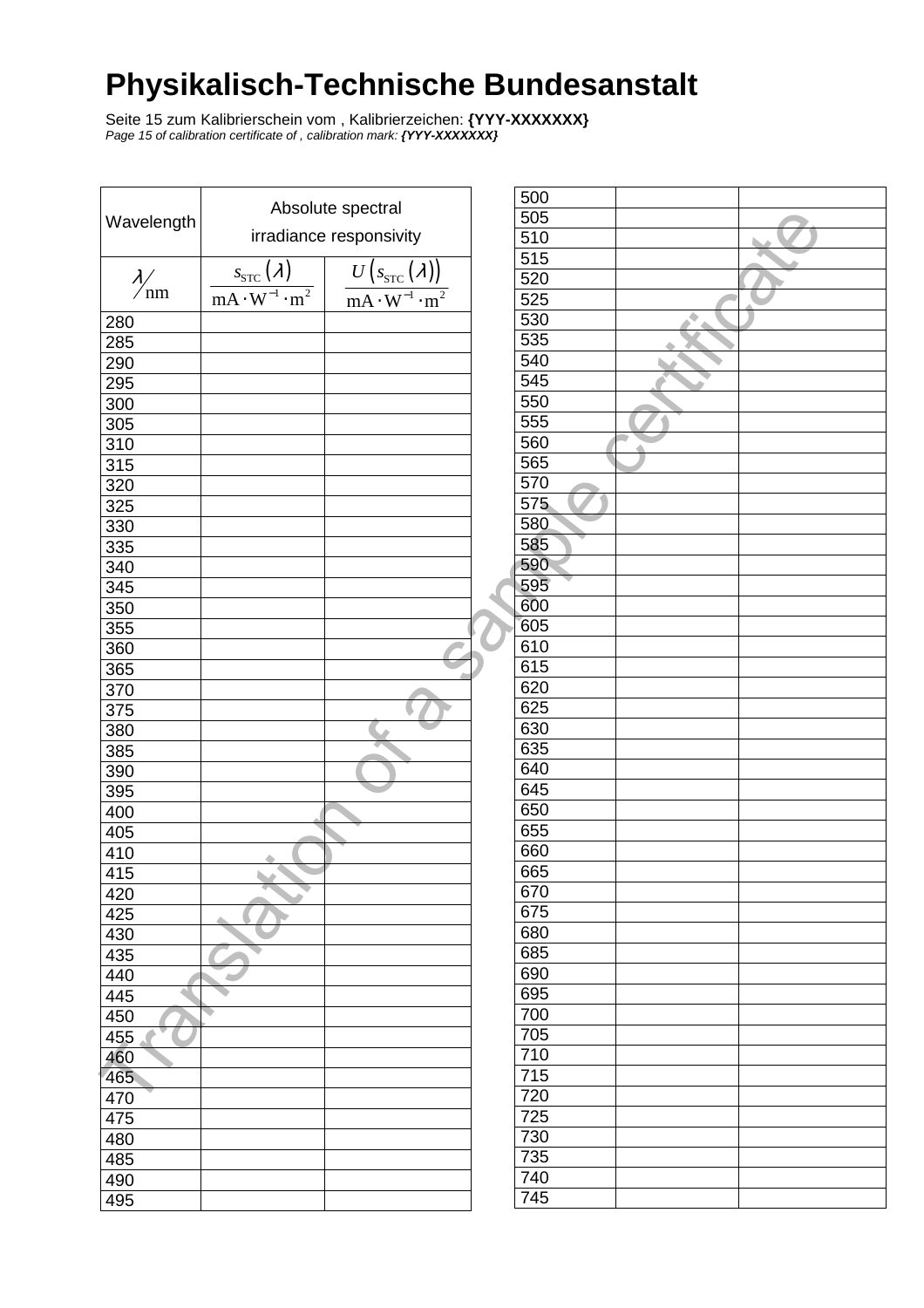Seite 16 zum Kalibrierschein vom , Kalibrierzeichen: **{YYY-XXXXXXX}**  Page 16 of calibration certificate of , calibration mark: **{YYY-XXXXXXX}** 

| 755<br>1015<br>760<br>1020<br>765<br>1025<br>۸<br>770<br>1030<br>775<br>1035<br>780<br>1040<br>785<br>1045<br>790<br>1050<br>795<br>1055<br>۰<br>800<br>1060<br>805<br>1065<br>810<br>1070<br>815<br>1075<br>820<br>1080<br>825<br>1085<br>830<br>1090<br>835<br>1095<br>840<br>1100<br>845<br>1105<br>850<br>1110<br>855<br>1115<br>860<br>1120<br>1125<br>865<br>870<br>1130<br>875<br>1135<br>880<br>1140<br>885<br>1145<br>890<br>1150<br>895<br>1155<br>900<br>1160<br>905<br>1165<br>910<br>1170<br>1175<br>915<br>920<br>1180<br>۰<br>925<br>1185<br>930<br>1190<br>935<br>1195<br>V<br>940<br>1200<br>945<br>950<br>∼<br>955<br>960<br>965<br>970<br>975<br>980<br>985<br>990<br>995<br>1000<br>1005 | 750 |  | 1010 |  |
|--------------------------------------------------------------------------------------------------------------------------------------------------------------------------------------------------------------------------------------------------------------------------------------------------------------------------------------------------------------------------------------------------------------------------------------------------------------------------------------------------------------------------------------------------------------------------------------------------------------------------------------------------------------------------------------------------------------|-----|--|------|--|
|                                                                                                                                                                                                                                                                                                                                                                                                                                                                                                                                                                                                                                                                                                              |     |  |      |  |
|                                                                                                                                                                                                                                                                                                                                                                                                                                                                                                                                                                                                                                                                                                              |     |  |      |  |
|                                                                                                                                                                                                                                                                                                                                                                                                                                                                                                                                                                                                                                                                                                              |     |  |      |  |
|                                                                                                                                                                                                                                                                                                                                                                                                                                                                                                                                                                                                                                                                                                              |     |  |      |  |
|                                                                                                                                                                                                                                                                                                                                                                                                                                                                                                                                                                                                                                                                                                              |     |  |      |  |
|                                                                                                                                                                                                                                                                                                                                                                                                                                                                                                                                                                                                                                                                                                              |     |  |      |  |
|                                                                                                                                                                                                                                                                                                                                                                                                                                                                                                                                                                                                                                                                                                              |     |  |      |  |
|                                                                                                                                                                                                                                                                                                                                                                                                                                                                                                                                                                                                                                                                                                              |     |  |      |  |
|                                                                                                                                                                                                                                                                                                                                                                                                                                                                                                                                                                                                                                                                                                              |     |  |      |  |
|                                                                                                                                                                                                                                                                                                                                                                                                                                                                                                                                                                                                                                                                                                              |     |  |      |  |
|                                                                                                                                                                                                                                                                                                                                                                                                                                                                                                                                                                                                                                                                                                              |     |  |      |  |
|                                                                                                                                                                                                                                                                                                                                                                                                                                                                                                                                                                                                                                                                                                              |     |  |      |  |
|                                                                                                                                                                                                                                                                                                                                                                                                                                                                                                                                                                                                                                                                                                              |     |  |      |  |
|                                                                                                                                                                                                                                                                                                                                                                                                                                                                                                                                                                                                                                                                                                              |     |  |      |  |
|                                                                                                                                                                                                                                                                                                                                                                                                                                                                                                                                                                                                                                                                                                              |     |  |      |  |
|                                                                                                                                                                                                                                                                                                                                                                                                                                                                                                                                                                                                                                                                                                              |     |  |      |  |
|                                                                                                                                                                                                                                                                                                                                                                                                                                                                                                                                                                                                                                                                                                              |     |  |      |  |
|                                                                                                                                                                                                                                                                                                                                                                                                                                                                                                                                                                                                                                                                                                              |     |  |      |  |
|                                                                                                                                                                                                                                                                                                                                                                                                                                                                                                                                                                                                                                                                                                              |     |  |      |  |
|                                                                                                                                                                                                                                                                                                                                                                                                                                                                                                                                                                                                                                                                                                              |     |  |      |  |
|                                                                                                                                                                                                                                                                                                                                                                                                                                                                                                                                                                                                                                                                                                              |     |  |      |  |
|                                                                                                                                                                                                                                                                                                                                                                                                                                                                                                                                                                                                                                                                                                              |     |  |      |  |
|                                                                                                                                                                                                                                                                                                                                                                                                                                                                                                                                                                                                                                                                                                              |     |  |      |  |
|                                                                                                                                                                                                                                                                                                                                                                                                                                                                                                                                                                                                                                                                                                              |     |  |      |  |
|                                                                                                                                                                                                                                                                                                                                                                                                                                                                                                                                                                                                                                                                                                              |     |  |      |  |
|                                                                                                                                                                                                                                                                                                                                                                                                                                                                                                                                                                                                                                                                                                              |     |  |      |  |
|                                                                                                                                                                                                                                                                                                                                                                                                                                                                                                                                                                                                                                                                                                              |     |  |      |  |
|                                                                                                                                                                                                                                                                                                                                                                                                                                                                                                                                                                                                                                                                                                              |     |  |      |  |
|                                                                                                                                                                                                                                                                                                                                                                                                                                                                                                                                                                                                                                                                                                              |     |  |      |  |
|                                                                                                                                                                                                                                                                                                                                                                                                                                                                                                                                                                                                                                                                                                              |     |  |      |  |
|                                                                                                                                                                                                                                                                                                                                                                                                                                                                                                                                                                                                                                                                                                              |     |  |      |  |
|                                                                                                                                                                                                                                                                                                                                                                                                                                                                                                                                                                                                                                                                                                              |     |  |      |  |
|                                                                                                                                                                                                                                                                                                                                                                                                                                                                                                                                                                                                                                                                                                              |     |  |      |  |
|                                                                                                                                                                                                                                                                                                                                                                                                                                                                                                                                                                                                                                                                                                              |     |  |      |  |
|                                                                                                                                                                                                                                                                                                                                                                                                                                                                                                                                                                                                                                                                                                              |     |  |      |  |
|                                                                                                                                                                                                                                                                                                                                                                                                                                                                                                                                                                                                                                                                                                              |     |  |      |  |
|                                                                                                                                                                                                                                                                                                                                                                                                                                                                                                                                                                                                                                                                                                              |     |  |      |  |
|                                                                                                                                                                                                                                                                                                                                                                                                                                                                                                                                                                                                                                                                                                              |     |  |      |  |
|                                                                                                                                                                                                                                                                                                                                                                                                                                                                                                                                                                                                                                                                                                              |     |  |      |  |
|                                                                                                                                                                                                                                                                                                                                                                                                                                                                                                                                                                                                                                                                                                              |     |  |      |  |
|                                                                                                                                                                                                                                                                                                                                                                                                                                                                                                                                                                                                                                                                                                              |     |  |      |  |
|                                                                                                                                                                                                                                                                                                                                                                                                                                                                                                                                                                                                                                                                                                              |     |  |      |  |
|                                                                                                                                                                                                                                                                                                                                                                                                                                                                                                                                                                                                                                                                                                              |     |  |      |  |
|                                                                                                                                                                                                                                                                                                                                                                                                                                                                                                                                                                                                                                                                                                              |     |  |      |  |
|                                                                                                                                                                                                                                                                                                                                                                                                                                                                                                                                                                                                                                                                                                              |     |  |      |  |
|                                                                                                                                                                                                                                                                                                                                                                                                                                                                                                                                                                                                                                                                                                              |     |  |      |  |
|                                                                                                                                                                                                                                                                                                                                                                                                                                                                                                                                                                                                                                                                                                              |     |  |      |  |
|                                                                                                                                                                                                                                                                                                                                                                                                                                                                                                                                                                                                                                                                                                              |     |  |      |  |
|                                                                                                                                                                                                                                                                                                                                                                                                                                                                                                                                                                                                                                                                                                              |     |  |      |  |
|                                                                                                                                                                                                                                                                                                                                                                                                                                                                                                                                                                                                                                                                                                              |     |  |      |  |
|                                                                                                                                                                                                                                                                                                                                                                                                                                                                                                                                                                                                                                                                                                              |     |  |      |  |
|                                                                                                                                                                                                                                                                                                                                                                                                                                                                                                                                                                                                                                                                                                              |     |  |      |  |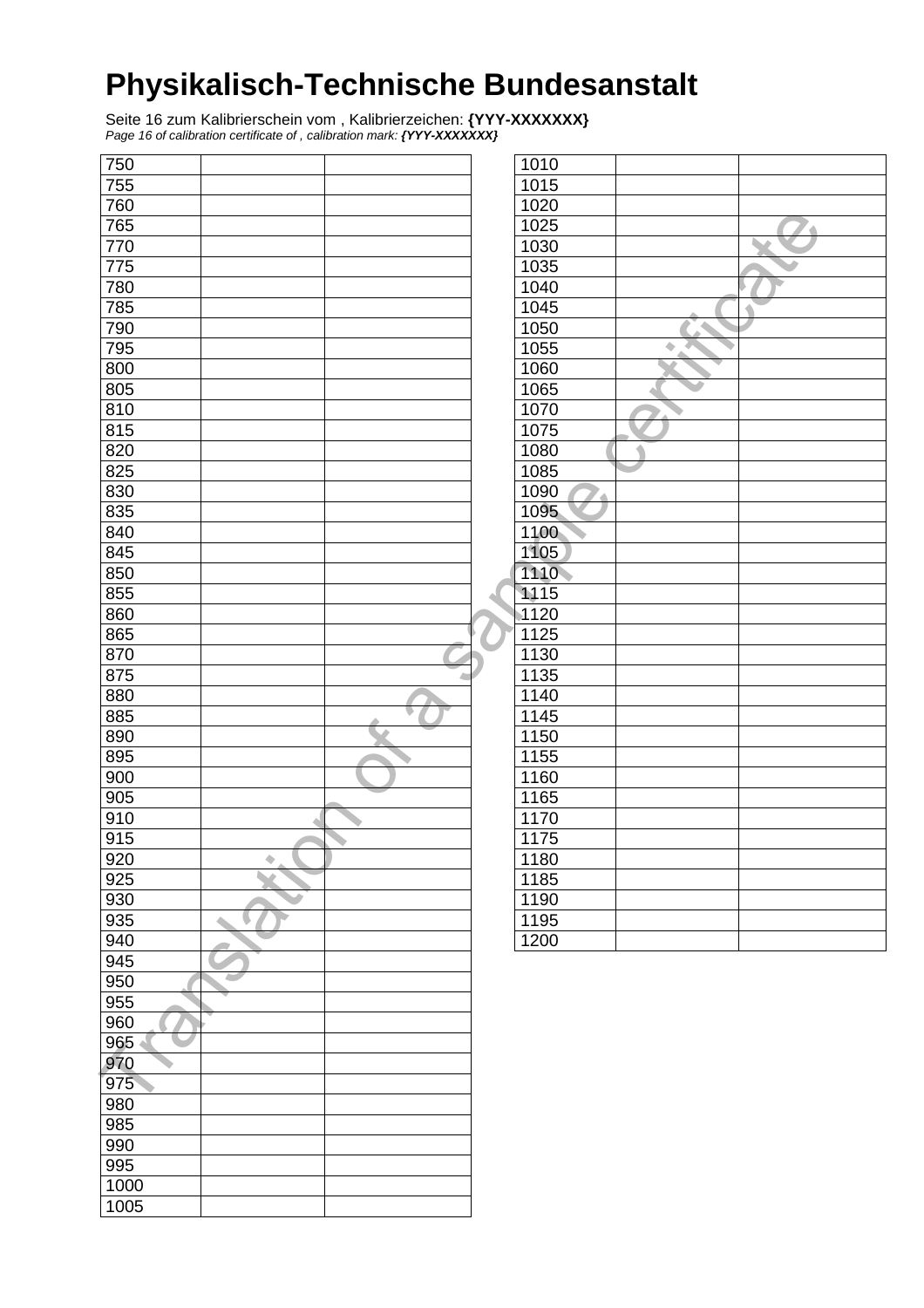Seite 17 zum Kalibrierschein vom , Kalibrierzeichen: **{YYY-XXXXXXX}**  Page 17 of calibration certificate of, calibration mark: **{YYY-XXXXXXX}** 

f) The **function of the temperature coefficient of the spectral responsivity**  $T_c(\lambda)$  **is stated in the** following table.

| following table.     |                                  |                                                  |      |   |  |
|----------------------|----------------------------------|--------------------------------------------------|------|---|--|
|                      |                                  |                                                  | 690  |   |  |
| Wavelength           |                                  |                                                  | 700  |   |  |
|                      | Temperature coefficient          |                                                  | 710  |   |  |
|                      |                                  |                                                  | 720  |   |  |
|                      |                                  |                                                  | 730  | ٠ |  |
|                      |                                  |                                                  | 740  |   |  |
| $\frac{\lambda}{nm}$ | $\frac{T_{C}}{\% \text{K}^{-1}}$ | $\frac{U\left(T_{C}\right)}{\% \textrm{K}^{-1}}$ | 750  |   |  |
|                      |                                  |                                                  | 760  |   |  |
| 300                  |                                  |                                                  | 770  |   |  |
| 310                  |                                  |                                                  | 780  |   |  |
| 320                  |                                  |                                                  | 790  |   |  |
| 330                  |                                  |                                                  | 800  |   |  |
| 340                  |                                  |                                                  | 810  |   |  |
| 350                  |                                  |                                                  |      |   |  |
| 360                  |                                  |                                                  | 820  |   |  |
| 370                  |                                  |                                                  | 830  |   |  |
| 380                  |                                  |                                                  | 840  |   |  |
| 390                  |                                  |                                                  | 850  |   |  |
| 400                  |                                  |                                                  | 860  |   |  |
| 410                  |                                  |                                                  | 870  |   |  |
| 420                  |                                  |                                                  | 880  |   |  |
| 430                  |                                  |                                                  | 890  |   |  |
| 440                  |                                  |                                                  | 900  |   |  |
| 450                  |                                  |                                                  | 910  |   |  |
| 460                  |                                  |                                                  | 920  |   |  |
| 470                  |                                  |                                                  | 930  |   |  |
| 480                  |                                  |                                                  | 940  |   |  |
|                      |                                  |                                                  | 950  |   |  |
| 490                  |                                  |                                                  | 960  |   |  |
| 500                  |                                  |                                                  | 970  |   |  |
| 510                  |                                  |                                                  | 980  |   |  |
| 520                  |                                  |                                                  | 990  |   |  |
| 530                  |                                  |                                                  | 1000 |   |  |
| 540                  |                                  |                                                  | 1010 |   |  |
| 550                  |                                  |                                                  | 1020 |   |  |
| 560                  |                                  |                                                  | 1030 |   |  |
| 570                  |                                  |                                                  | 1040 |   |  |
| 580                  |                                  |                                                  | 1050 |   |  |
| 590                  |                                  |                                                  | 1060 |   |  |
| 600                  |                                  |                                                  | 1070 |   |  |
| 610                  |                                  |                                                  | 1080 |   |  |
| 620                  |                                  |                                                  | 1090 |   |  |
| 630                  |                                  |                                                  | 1100 |   |  |
| 640                  |                                  |                                                  | 1110 |   |  |
| 650                  |                                  |                                                  | 1120 |   |  |
| 660                  |                                  |                                                  | 1130 |   |  |
| 670                  |                                  |                                                  | 1140 |   |  |
| 680                  |                                  |                                                  |      |   |  |
|                      |                                  |                                                  | 1150 |   |  |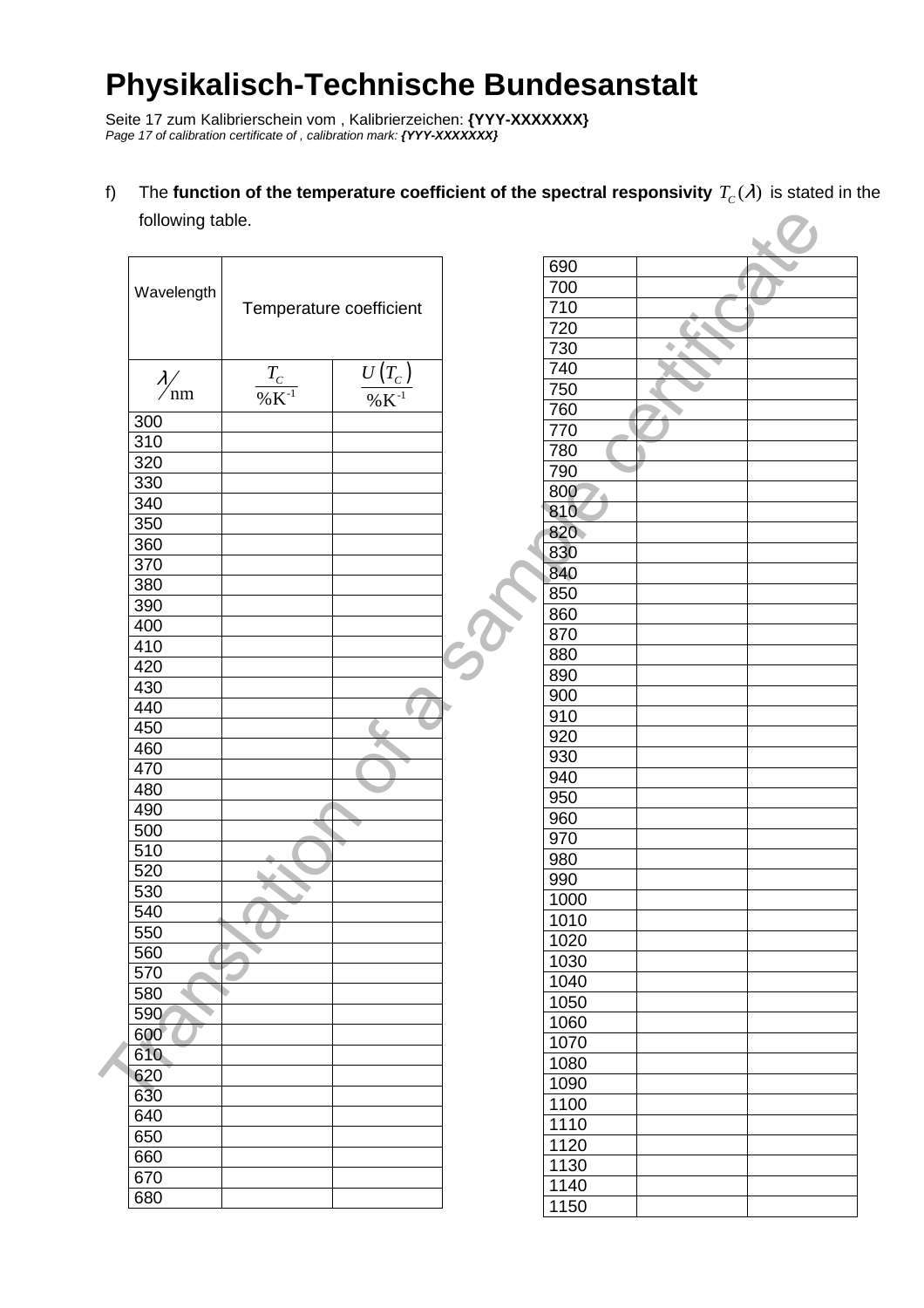Seite 18 zum Kalibrierschein vom , Kalibrierzeichen: **{YYY-XXXXXXX}**  Page 18 of calibration certificate of , calibration mark: **{YYY-XXXXXXX}** 

| 1160 |  |
|------|--|
| 1170 |  |
| 1180 |  |

| 1100   |  |
|--------|--|
| $\sim$ |  |

#### g) **The value of the temperature coefficient of the short-circuit under standard test conditions**

The temperature coefficient of the short-circuit current under standard test conditions according to section 3g) amounts to:

 $T_c(I_{STC}) = X$  ppm/K

The associated expanded measurement uncertainty amounts to:

 $U(T_{\rm C}(I_{\rm STC})) = X$  ppm/K

The uncertainty stated is the expanded uncertainty of measurement obtained by multiplying the standard uncertainty by the coverage factor  $k = 2$ . It has been determined in accordance with the "Guide to the Expression of Uncertainty in Measurement" (ISO, 1995). In the case of a normal distribution of the deviations from the measurement value, it corresponds to a coverage probability of 95%.

Translation of